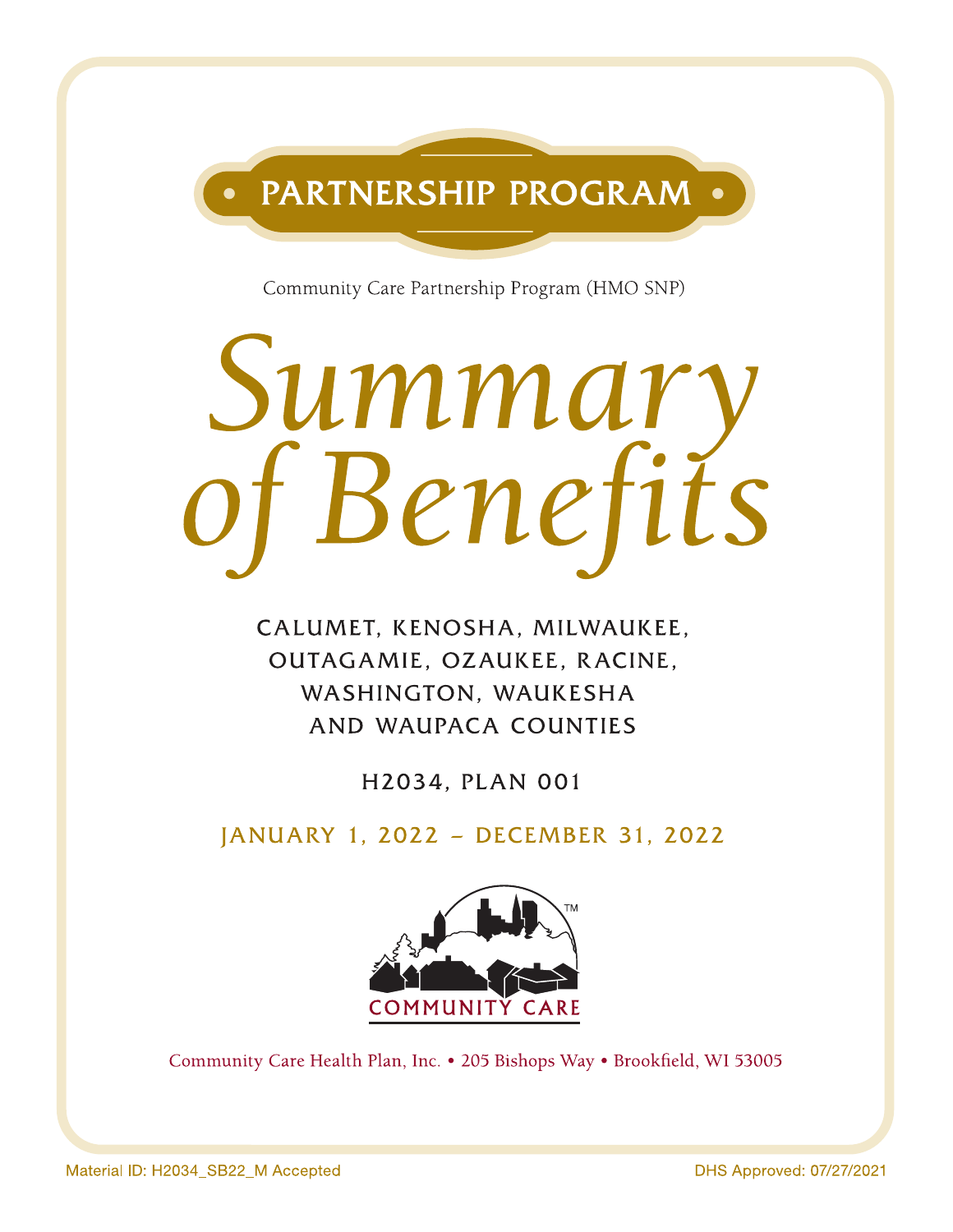# **Summary of Benefits**

#### **Community Care Family Care Partnership Program**

#### **(HMO SNP)(Community Care)**

#### **H2034, Plan 001**

# **This is a summary of drug, health and long-term care services covered by Community Care Family Care Partnership Program (HMO SNP)(Community Care) January 1, 2022 – December 31, 2022**.

Community Care has a Medicare Advantage Special Needs Plan contract with the Center for Medicare and Medicaid Services (CMS) and a contract with the Wisconsin Department of Health Services (DHS) for the Medicaid Program. Enrollment in Community Care depends on contact renewal. Enrollment is available to individuals who have both Medical Assistance from the State and Medicare, reside in the service area and are functionally eligible as determined by the Wisconsin Long-Term Care Functional Screen.

The formulary, pharmacy and/or provider network may change at any time. You will receive notice when necessary.

The benefit information is a summary of what we cover and what you pay. It does not list every service that we cover or list every limitation or exclusion. A complete list of services is found in the "Evidence of Coverage" (EOC). You can find the EOC on the Community Care website at [www.communitycareinc.org](http://www.communitycareinc.org/) or request a copy of the EOC by contacting your care team or Customer Service at 1-866-992-6600 toll free. TTY users should call 711.

To join Community Care you must be entitled to Medicare Part A, be enrolled in Medicare Part B and live in our service area. Our service area includes the following counties in Wisconsin: Calumet, Kenosha, Milwaukee, Outagamie, Ozaukee, Racine, Washington, Waukesha and Waupaca Counties.

Community Care has a network of doctors, hospitals, pharmacies and other providers. Except in emergencies, if you use the providers that are not in our network, the plan may not pay for these services. If you are an Indian member, you are permitted to obtain covered services from out-ofnetwork Indian health care providers.

H2034\_SB22\_M Accepted DHS Approved: 07/27/2021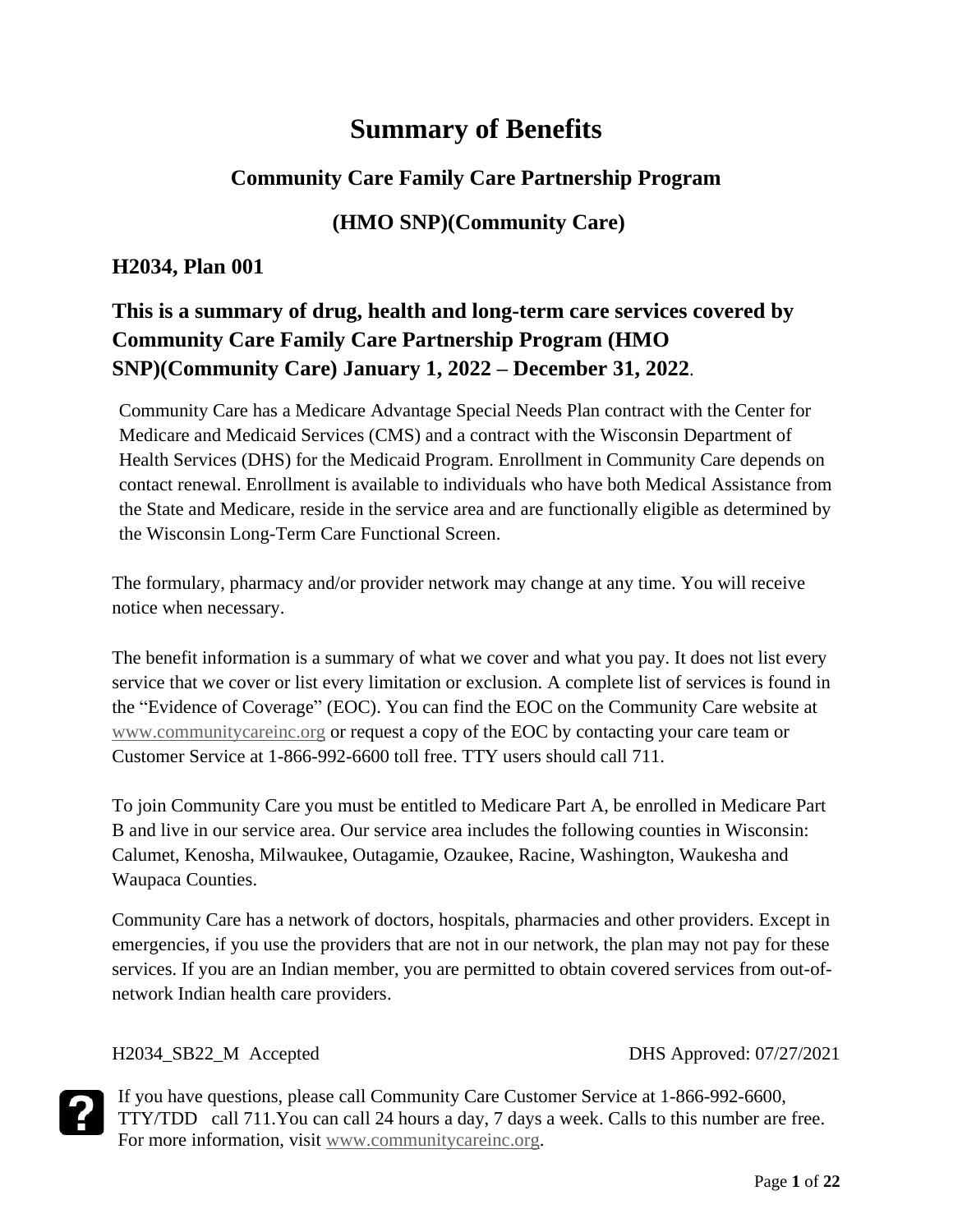For coverage and costs of Original Medicare, look in your current **"Medicare & You"**  handbook. View it online at www.medicare.gov or get a copy by calling 1-800-MEDICARE (1- 800-633-4227). TTY users should call 1-877-486-2048.

If you need this document in another format, please contact your team.

Thank you for your interest in Community Care's Family Care Partnership Program (HMO SNP). Our plan is offered by Community Care, a Medicare Advantage Health Maintenance Organization (HMO) Special Needs Plan (SNP) that contracts with the Center for Medicare & Medicaid Services (CMS) and the Wisconsin Department of Health Services (DHS). This plan is designed for people who meet specific enrollment criteria.

H2034\_SB22\_M Accepted DHS Approved: 07/27/2021

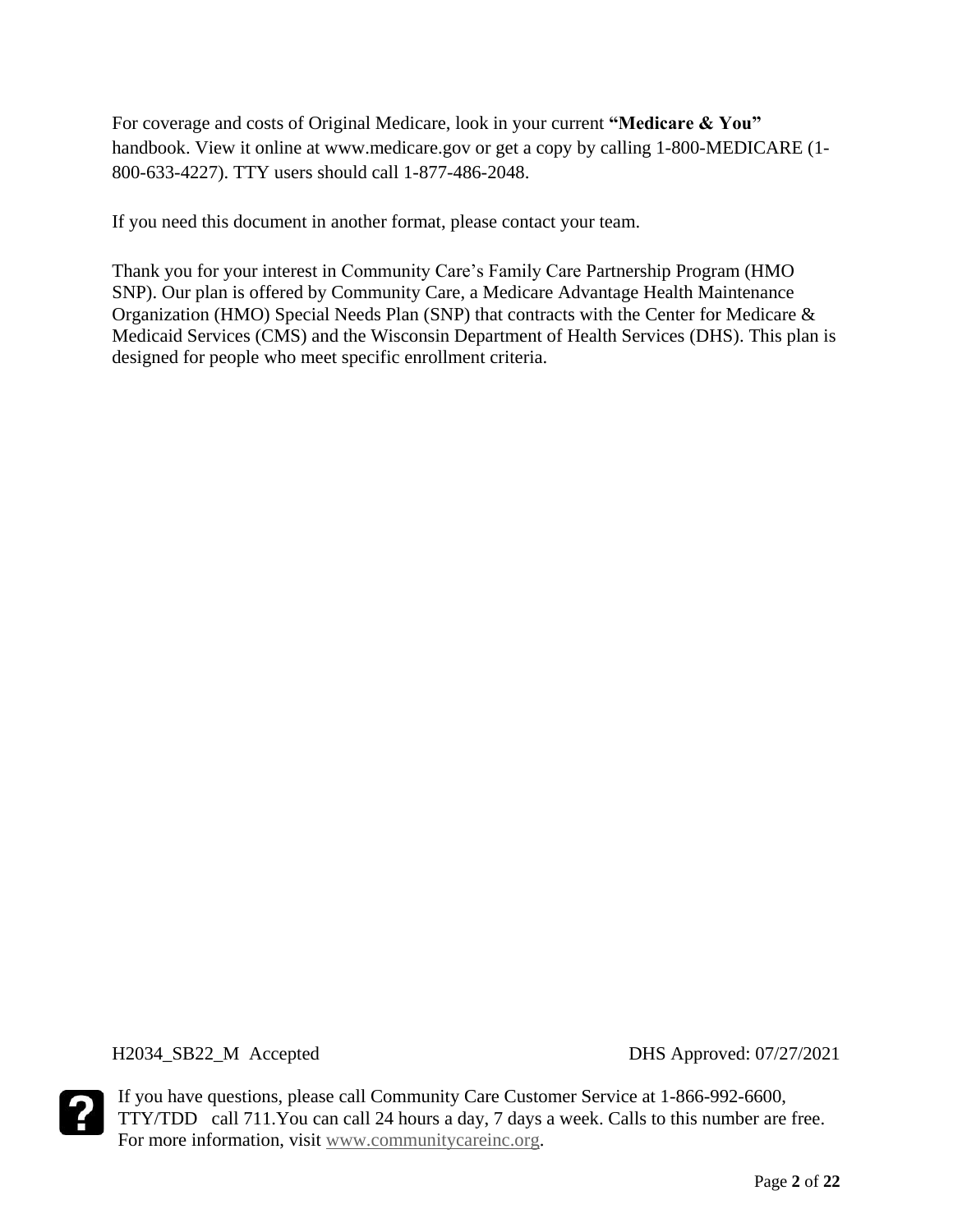You are eligible for our plan as long as:

- You have both Medicare Part A and Medicare Part B (Section 2.2 tells you about Medicare Part A and Medicare Part B)
- *-- and --* You live in our geographic service area (Section 2.3 below describes our service area).
- -- *and* -- you are a United States citizen or are lawfully present in the United States
- *-- and --* You meet the special eligibility requirements described below.

#### **Special eligibility requirements for our plan**

Our plan is designed to meet the needs of people who receive certain Medicaid benefits. (Medicaid is a joint Federal and state government program that helps with medical costs for certain people with limited incomes and resources.) To be eligible for our plan you must be eligible for Medicare and Full Medicaid Benefits.

#### **Who can join Community Care Family Care Partnership?**

You are eligible for membership in our plan as long as you meet the special eligibility requirements described below.

- Be at least 18 years old;
- Be a frail elder or an adult with physical or developmental disabilities;
- Are a resident of Calumet, Kenosha, Milwaukee, Outagamie, Ozaukee, Racine, Washington, Waukesha or Waupaca County in the State of Wisconsin;
- Are functionally eligible as determined via the Wisconsin Adult Long-term Care Functional Screen;
- You must be enrolled in Medicare Parts A, B, and D; and
- You must be enrolled in the Family Care Partnership program with Community Care as your managed care organization.

You may have a monthly "Cost Share" that you must pay to remain eligible for Wisconsin Medicaid and Community Care. Your county Income Maintenance agency determines your Cost Share amount. Call Customer Service for more information (see chapter two for listing of phone numbers).

To find out if you are eligible to join contact the Aging and Disability Resource Center (ADRC) for your county. You can find a list of the ADRCs and their phone numbers at the end of this booklet. Please remember you **must** contact the ADRC in your county to enroll. **That is the only way to enroll in Community Care's Partnership Program.**

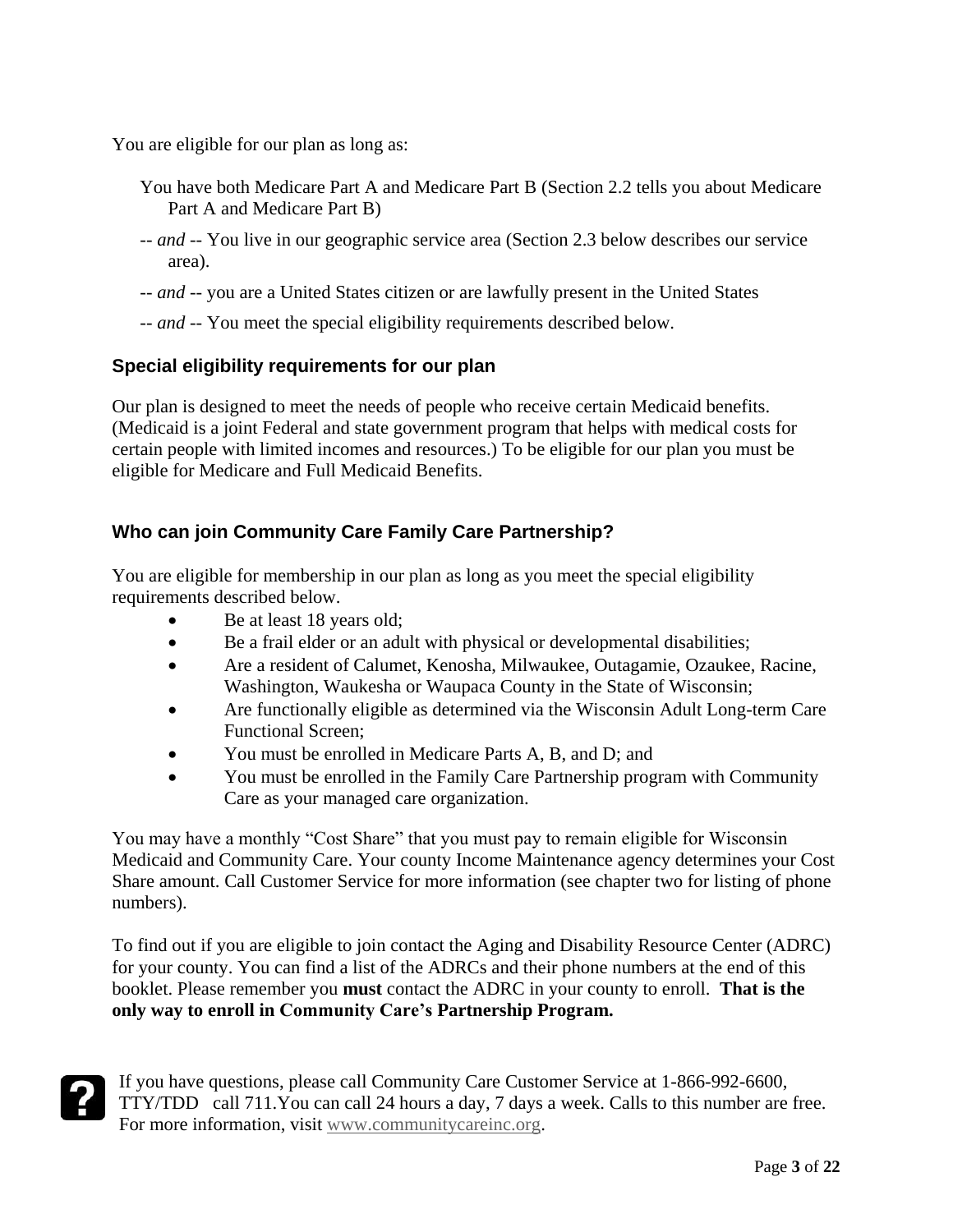#### **YOU HAVE CHOICES IN YOUR HEALTH CARE**

You can choose from different Medicare options.

One choice is to get your Medicare benefits through Original Medicare (fee-for-service Medicare). Original Medicare is run directly by the Federal government.

Another choice is to get your Medicare benefits by joining a Medicare health plan (such as Community Care's Partnership Program (HMO SNP)). Our members receive all of the benefits that the Original Medicare Plan offers. We also offer more benefits, which may change from year to year.

You make the choice. No matter what you decide, you are still in the Medicare Program

If you want to compare our plan with other Medicare health plans, ask the other plans for their Summary of Benefits booklets. Or, use the Medicare Plan Finder on [http://www.medicare.gov.](http://www.medicare.gov/)

If you want to know more about the coverage and costs of Original Medicare, look in your current "Medicare & You" handbook. View it online at http://www.medicare.gov or get a copy by calling 1-800-MEDICARE (1-800-633-4227), 24 hours a day, 7 days a week. TTY users should call 1-877-486-2048.

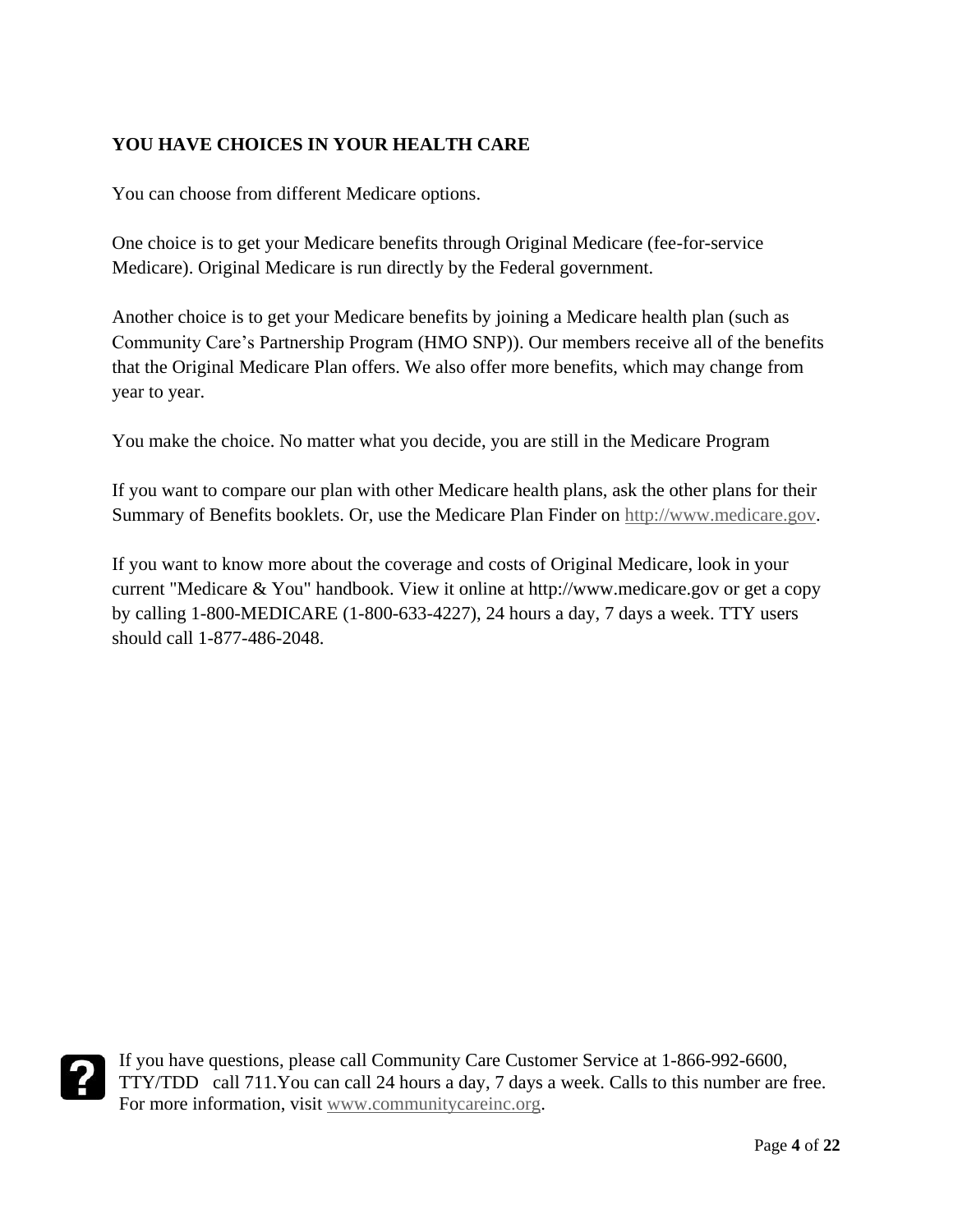| <b>Premiums and Benefits</b>                                                     | <b>Community Care</b><br><b>Family Care</b><br><b>Partnership Program</b><br>(HMO SNP) | What you should know                                                                                                                                                                                                        |
|----------------------------------------------------------------------------------|----------------------------------------------------------------------------------------|-----------------------------------------------------------------------------------------------------------------------------------------------------------------------------------------------------------------------------|
| Monthly Plan Premium                                                             | You pay \$0                                                                            | You must continue to pay your Medicare<br>Part B premium, unless your Part B<br>premium is paid for you by Medicaid.                                                                                                        |
| Deductible                                                                       | You pay \$0                                                                            | This plan does not have a deductible.                                                                                                                                                                                       |
| Maximum Out-of-Pocket<br>Responsibility (does not<br>include prescription drugs) | Because you have<br>Medicaid, you pay \$0                                              | All Medicare health plans have yearly limits<br>on members' out-of-pocket costs for<br>medical and hospital care. Medicaid pays<br>those costs on your behalf.                                                              |
| <b>Inpatient Hospital</b><br>Coverage                                            | You pay \$0                                                                            | Because you have Medicaid, you are<br>covered for an unlimited number of days<br>each benefit period.<br>Prior authorization may be required.<br>Contact your Team for details.                                             |
| <b>Outpatient Hospital</b><br>Coverage                                           | You pay \$0                                                                            | Prior authorization may be required<br>Contact your Team for details.                                                                                                                                                       |
| <b>Doctor Visits</b><br>Primary Care Providers &<br>Specialist                   | You pay \$0                                                                            | Prior authorization may be required.<br>Contact your Team for details.                                                                                                                                                      |
| Preventive care                                                                  | You pay \$0                                                                            | Prior authorization may be required.<br>Contact your Team for details.                                                                                                                                                      |
| <b>Emergency Care</b>                                                            | You pay \$0                                                                            | Contact your Team after receiving<br>emergency care.<br>Emergency care is not covered outside of<br>the US and its territories.                                                                                             |
| <b>Urgently Needed Services</b>                                                  | You pay \$0                                                                            | Contact your Team after receiving urgently<br>needed services.<br>Urgently needed services are immediate<br>care, not emergency care.<br>Urgently needed services are not covered<br>outside of the US and its territories. |

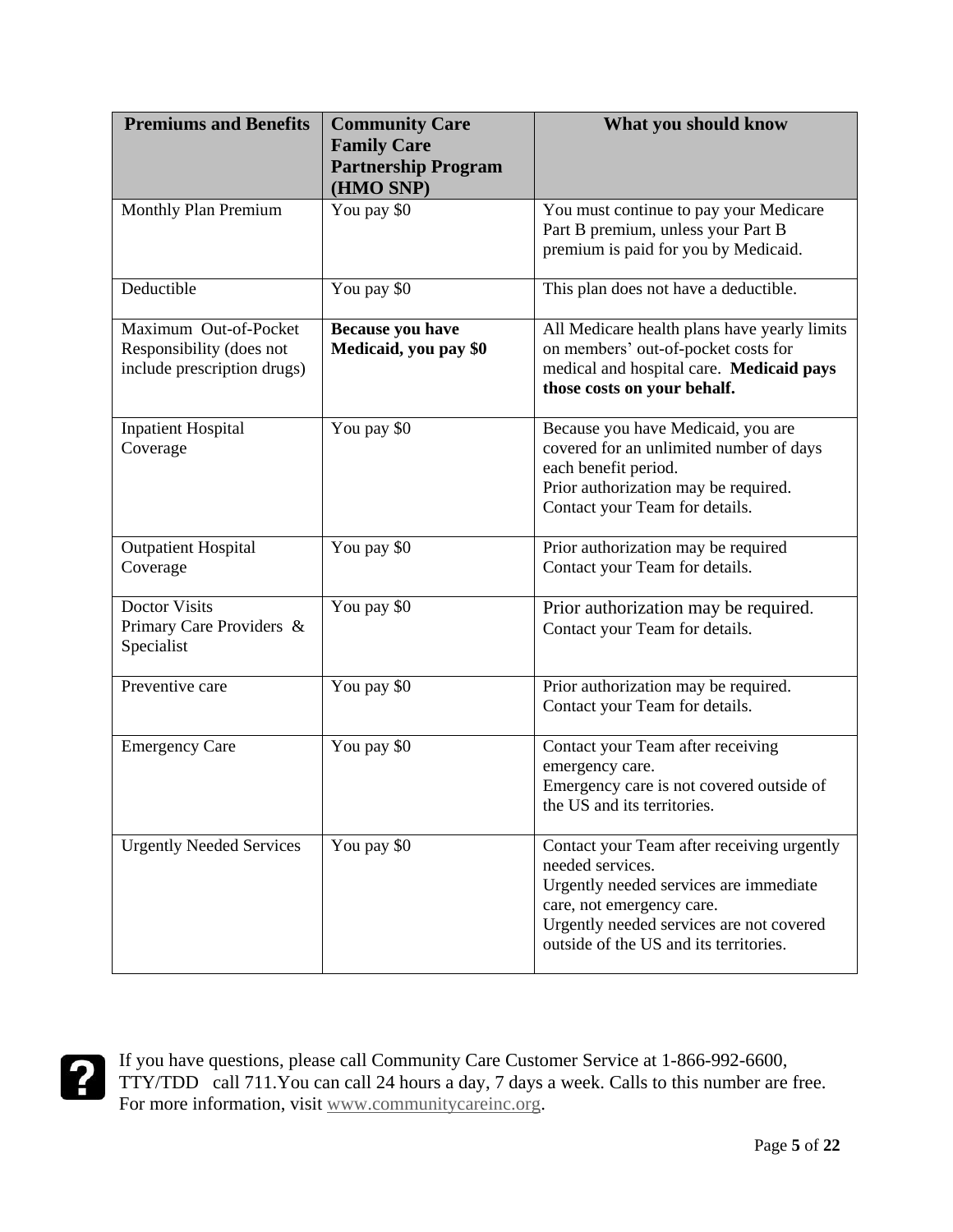| <b>Premiums and Benefits</b>                                                                                                                                                   | <b>Community Care</b><br><b>Family Care</b><br><b>Partnership Program</b><br>(HMO SNP) | What you should know                                                                                                                                                                  |
|--------------------------------------------------------------------------------------------------------------------------------------------------------------------------------|----------------------------------------------------------------------------------------|---------------------------------------------------------------------------------------------------------------------------------------------------------------------------------------|
| Diagnostic Services/<br>Labs/Imaging<br>Diagnostic<br>$\bullet$<br>radiology service<br>(e.g., MRI)<br>Lab services<br>Diagnostic tests<br>and procedures<br>Outpatient x-rays | You pay \$0                                                                            | Prior authorization may be required.<br>Contact your Team for details.                                                                                                                |
| <b>Hearing Services</b><br>Hearing exam<br>Hearing aid                                                                                                                         | You pay \$0                                                                            | Prior authorization may be required.<br>Contact your Team for details.                                                                                                                |
| <b>Dental Services</b><br>Oral exam &<br>Cleaning<br>Fillings<br>$\bullet$<br>Complete dentures                                                                                | You pay \$0                                                                            | Because you have Medicaid, many dental<br>services, including preventative dental<br>services, are covered.<br>Prior authorization may be required.<br>Contact your Team for details. |
| <b>Vision Services</b>                                                                                                                                                         | You pay \$0                                                                            | Prior authorization may be required.<br>Contact your Team for details.                                                                                                                |
| <b>Mental Health Services</b><br>Inpatient visit<br>Outpatient group<br>therapy visit<br>Outpatient<br>individual<br>therapy visit                                             | You pay \$0                                                                            | Prior authorization may be required.<br>Contact your Team for details.                                                                                                                |
| <b>Skilled Nursing Facility</b>                                                                                                                                                | You pay \$0                                                                            | Because you have Medicaid, you are<br>covered for an unlimited number of days<br>each benefit period.<br>Prior authorization may be required.<br>Contact your Team for details.       |
| Physical Therapy                                                                                                                                                               | You pay \$0                                                                            | Prior authorization may be required.<br>Contact your Team for details.                                                                                                                |

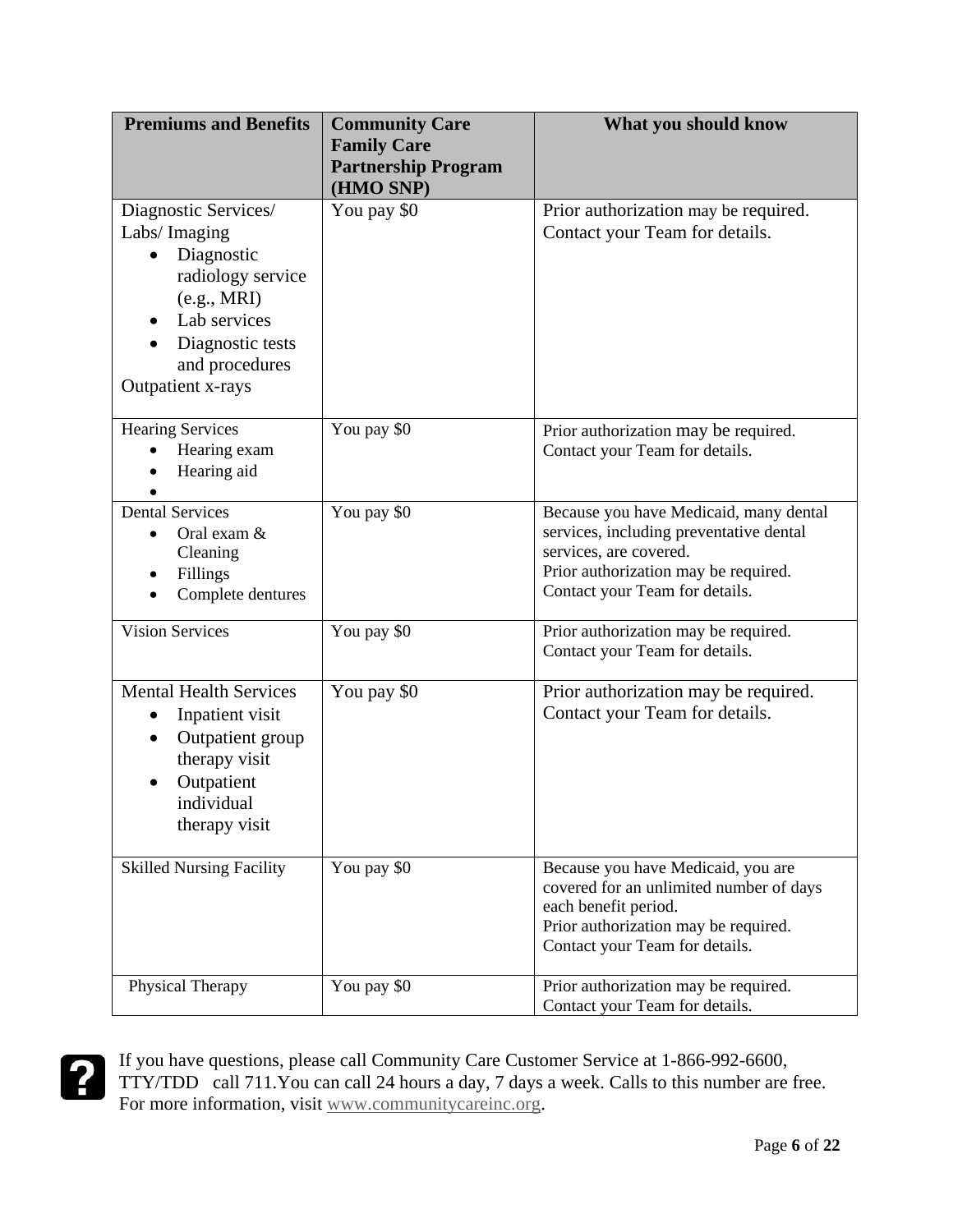| <b>Premiums and Benefits</b>     | <b>Community Care</b>                | What you should know                         |
|----------------------------------|--------------------------------------|----------------------------------------------|
|                                  | <b>Family Care</b>                   |                                              |
|                                  | <b>Partnership Program</b>           |                                              |
|                                  | (HMO SNP)                            |                                              |
| Ambulance                        | You pay \$0                          | Because you have Medicaid, ambulance         |
|                                  |                                      | services may be covered.                     |
|                                  |                                      | Prior authorization is required.             |
|                                  |                                      | Contact your Team for details.               |
| Transportation                   | You pay \$0                          | Because you have Medicaid, routine           |
|                                  |                                      | transportation may be covered.               |
|                                  |                                      | Prior authorization is required.             |
|                                  |                                      | Contact your Team for details                |
| Medicare Part B Drugs            | You pay \$0                          | Because you have Medicaid and are            |
|                                  |                                      | enrolled in Partnership, prior authorization |
|                                  |                                      | may be required.                             |
|                                  |                                      | The Formulary lists drugs that require prior |
|                                  |                                      | authorization.                               |
|                                  |                                      | Contact your Team for details.               |
| <b>Ambulatory Surgery Center</b> | You pay \$0                          | Because you have Medicaid, the ambulatory    |
|                                  |                                      | surgery center may be covered.               |
|                                  |                                      | Prior authorization is required.             |
|                                  |                                      | Contact your Team for details.               |
|                                  | <b>Outpatient Prescription Drugs</b> |                                              |
| Medicare Part D drugs            | You pay \$0                          | Because you have Medicaid and are            |
|                                  |                                      | enrolled in Partnership,                     |
|                                  |                                      | YOU HAVE NO COPAY ON                         |
|                                  |                                      | PRESCRIPTION DRUGS.                          |
|                                  |                                      | Prior authorization may be required.         |
|                                  |                                      | The Formulary lists drugs that require prior |
|                                  |                                      | authorization.                               |
|                                  |                                      | Contact your Team for details.               |
|                                  |                                      | Some over-the-counter (OTC) drugs are        |
|                                  |                                      | covered by Medicaid.                         |

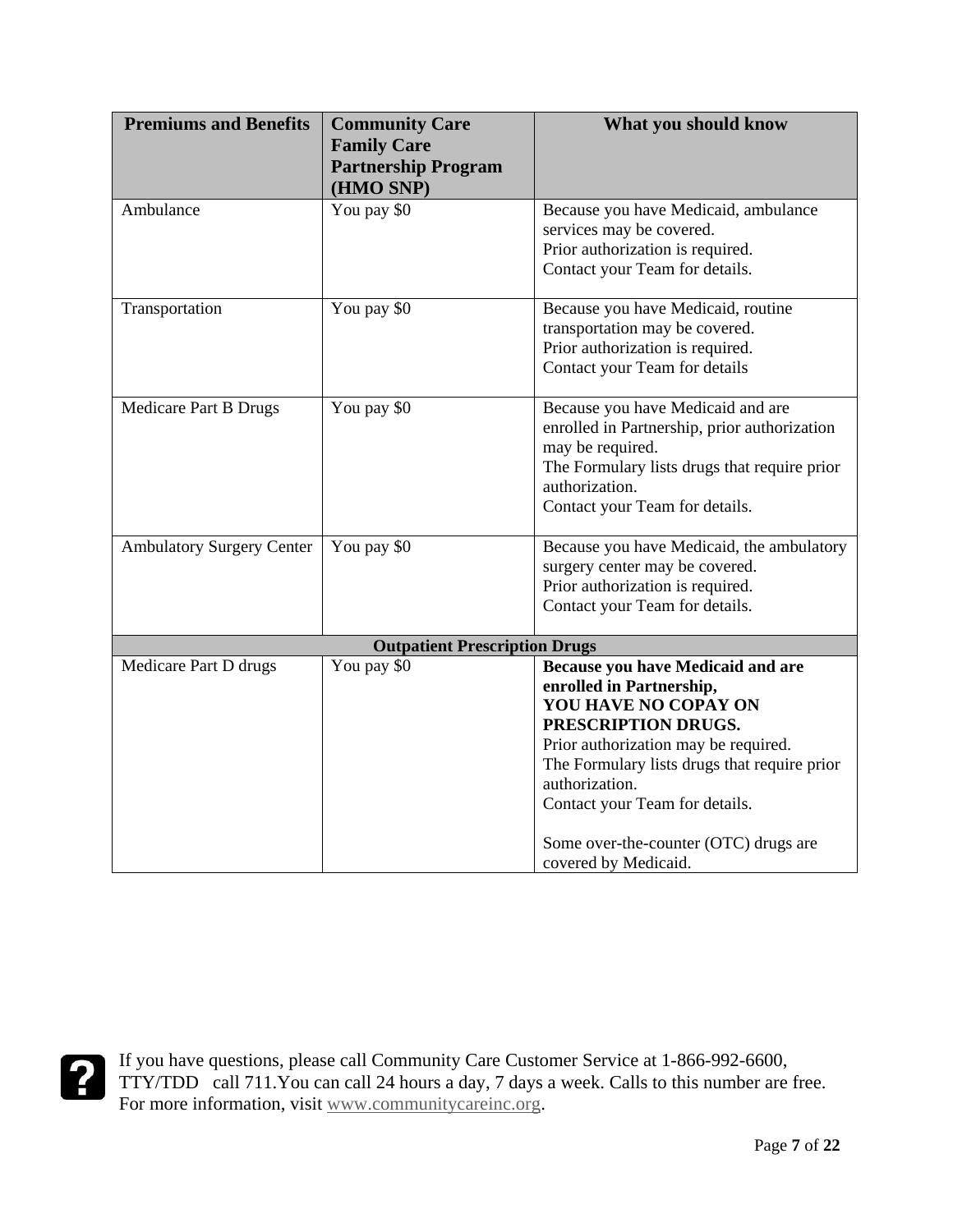In 2022, Community Care will offer the following additional Medicare benefits:

| <b>Benefit</b>                    | <b>Community Care Family</b><br><b>Care Partnership Program</b><br>(HMO SNP) | What you should know                                                                                                                                                                                                                                                                                                                                                                                                                                                                                                                                                                                                                                                  |
|-----------------------------------|------------------------------------------------------------------------------|-----------------------------------------------------------------------------------------------------------------------------------------------------------------------------------------------------------------------------------------------------------------------------------------------------------------------------------------------------------------------------------------------------------------------------------------------------------------------------------------------------------------------------------------------------------------------------------------------------------------------------------------------------------------------|
| Over the Counter (OTC)<br>Program | You pay \$0                                                                  | Over the Counter (OTC)<br>Program<br>You receive \$35 a month.                                                                                                                                                                                                                                                                                                                                                                                                                                                                                                                                                                                                        |
|                                   |                                                                              | Over-the-counter medicine is<br>also known as OTC or<br>nonprescription medicine.<br>This is medicine you can buy<br>without a prescription. Your<br><b>Community Care OTC</b><br>benefit gives you a monthly<br>credit of \$35 to purchase<br>over-the counter products<br>from a list of approved items.<br>This is an additional<br>Medicare benefit provided by<br>Community Care. You can<br>use your credits to shop for<br>vitamins, toothpaste, pain<br>relief and more. The OTC<br>benefit is included with your<br>Community Care health plan<br>at no cost to you. You will<br>not have to pay for taxes or<br>shipping. Authorization is not<br>required. |
|                                   |                                                                              | You will receive a pre-paid<br>benefits card to buy the items<br>you choose. Along with your<br>card, you will receive<br>information about the<br>available products and about                                                                                                                                                                                                                                                                                                                                                                                                                                                                                       |

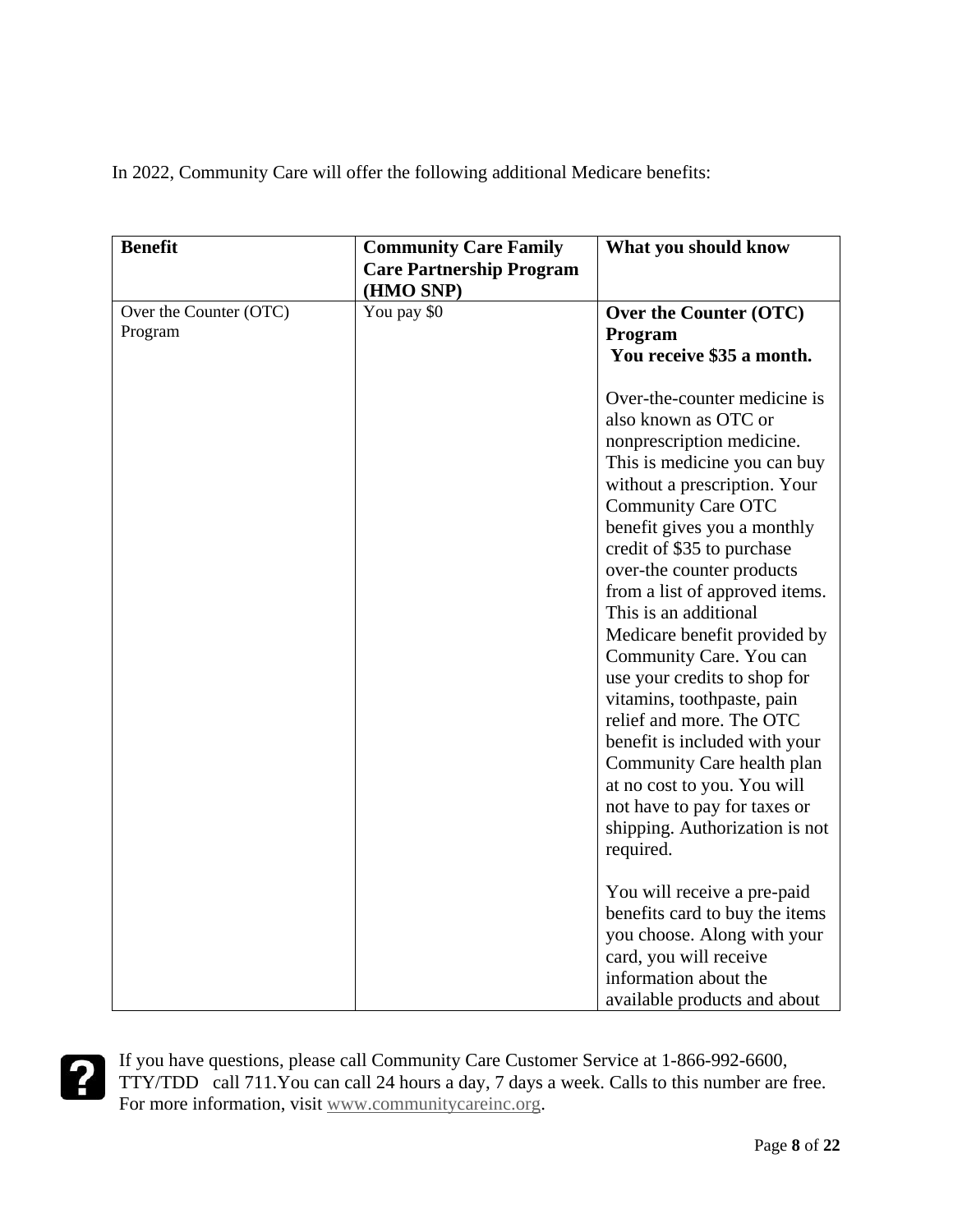|                                                                                                                           |             | how to shop for them.<br>Unused credits expire at the<br>end of the month and do not<br>roll over to the next month. |
|---------------------------------------------------------------------------------------------------------------------------|-------------|----------------------------------------------------------------------------------------------------------------------|
| <b>Transportation Services</b><br>Transportation services will be<br>covered as an additional<br>Medicare benefit in 2022 | You pay \$0 | You pay \$0 for this service.<br>Prior authorization is<br>required.                                                 |

If you want to know more about the coverage and costs of Original Medicare, look in your current **"Medicare & You"** handbook. View it online at [http://www.medicare.gov](http://www.medicare.gov/) or get a copy by calling 1- 800-MEDICARE (1-800-633-4227), 24 hours a day, 7 days a week. TTY users should call 1-877-486- 2048.

This document may be available in other formats such as Braille, large print or audio. This document may be available in a non-English language. For additional information, call Customer Service at 1-866-992- 6600 toll free. Customer service has free language interpreter services available for non-English speakers.

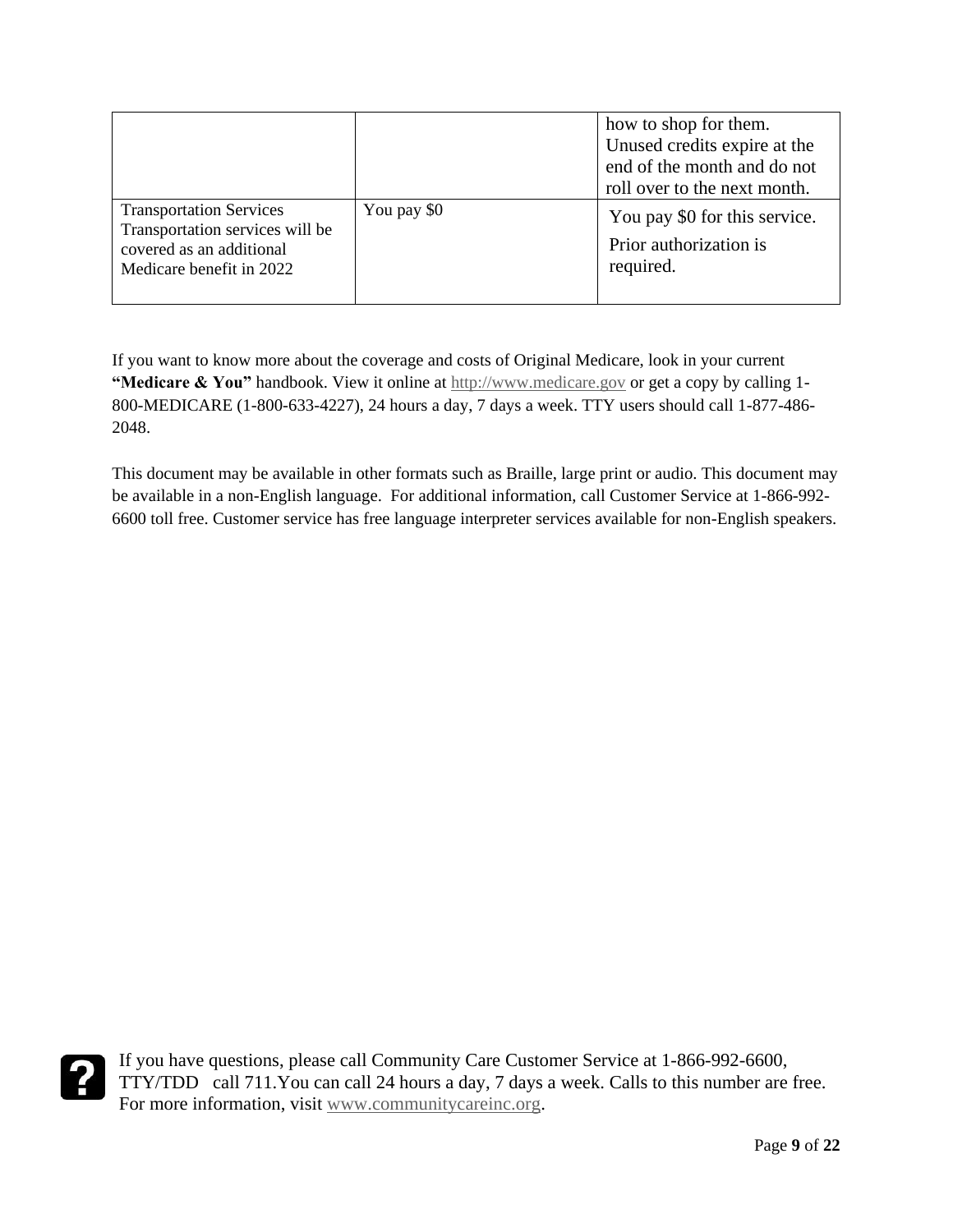# **Summary of Medicaid-Covered Benefits Section**

Medicaid covers the benefits described below. For each benefit listed below, you can see what Wisconsin Medicaid covers and what our plan covers.

| <b>Benefit</b>                                            | <b>Medicaid</b>                                    | <b>Community Care Family Care</b><br><b>Partnership Program (HMO)</b><br><b>SNP)</b> Benefits |
|-----------------------------------------------------------|----------------------------------------------------|-----------------------------------------------------------------------------------------------|
| <b>MEDICAID SERVICES</b>                                  |                                                    |                                                                                               |
| Alcohol and Other<br>Drug Abuse (AODA)<br><b>Services</b> | Full coverage - \$.50-\$3 copay per<br>service     | Prior Authorization may be<br>required.<br>\$0 copay                                          |
| <b>Audiology Services</b>                                 | Full coverage - \$.50-\$3 copay per<br>service     | Prior Authorization may be<br>required.<br>\$0 copay                                          |
| <b>Case Management</b><br>Services (Targeted)             | Full coverage. No copay.                           | Prior Authorization may be<br>required.<br>\$0 copay                                          |
| <b>Chiropractic Services</b>                              | Full coverage - \$.50-\$3 copay per<br>service     | Prior Authorization may be<br>required.<br>\$0 copay                                          |
| <b>Dental Services</b>                                    | Full coverage - \$.50 to \$3 copay per<br>service. | Prior Authorization may be<br>required.<br>\$0 copay                                          |
| <b>Diagnostic Testing</b>                                 | Full coverage - \$.50 to \$3 copay per<br>service. | Prior Authorization may be<br>required.<br>\$0 copay                                          |
| Dialysis Services                                         | Full coverage. No copay.                           | Prior Authorization may be<br>required.<br>\$0 copay                                          |
| <b>Durable Medical</b><br>Equipment and                   | Full coverage.                                     | Prior Authorization may be<br>required.                                                       |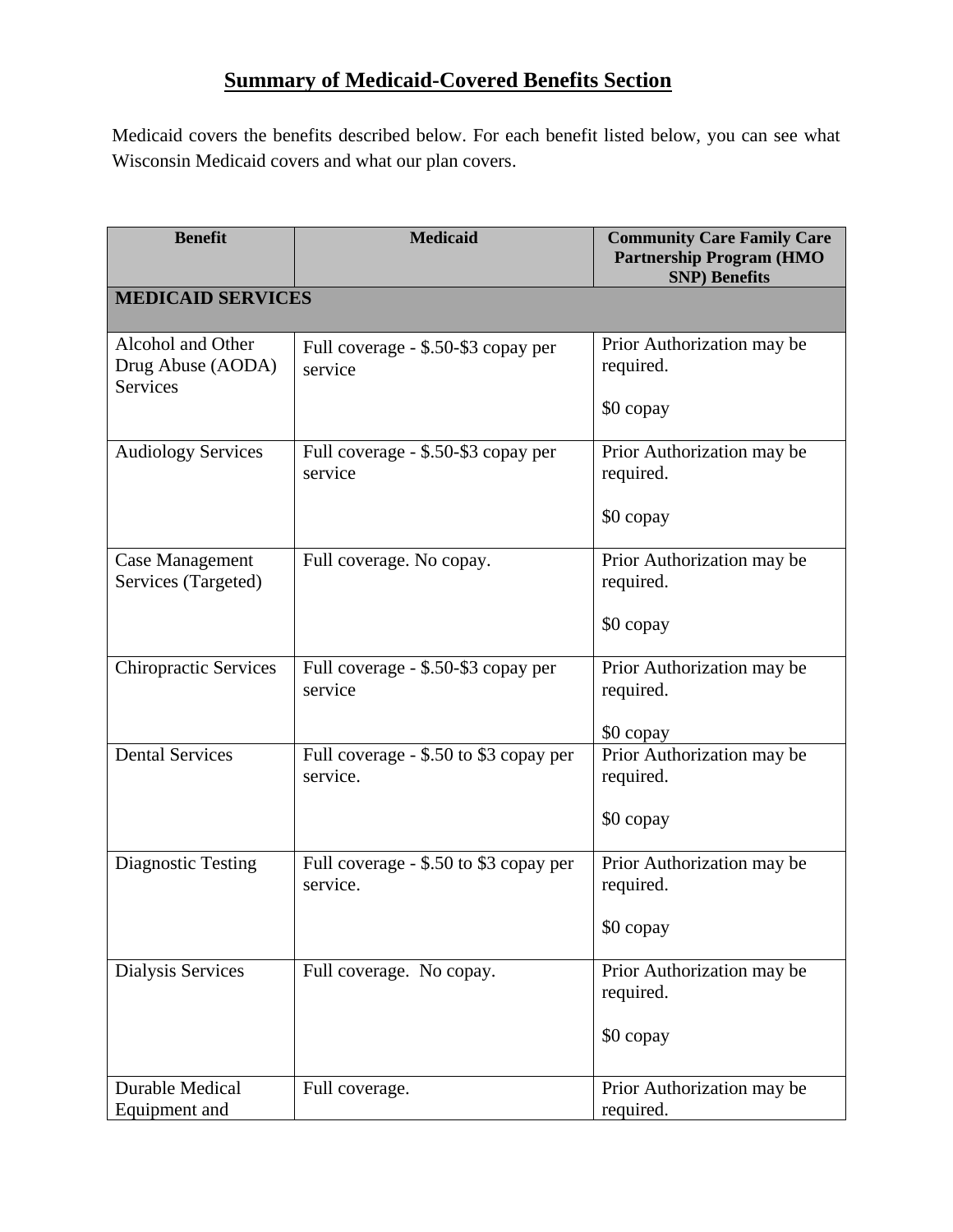| <b>Benefit</b>                                                                    | <b>Medicaid</b>                                                                                                                                                                                                                                                                                                                                                              | <b>Community Care Family Care</b><br><b>Partnership Program (HMO</b><br><b>SNP)</b> Benefits                                                                                                     |
|-----------------------------------------------------------------------------------|------------------------------------------------------------------------------------------------------------------------------------------------------------------------------------------------------------------------------------------------------------------------------------------------------------------------------------------------------------------------------|--------------------------------------------------------------------------------------------------------------------------------------------------------------------------------------------------|
| <b>Medical Supplies</b>                                                           | \$0.50 to \$3 copay per item.<br>Rental items are not subject to copay.                                                                                                                                                                                                                                                                                                      | \$0 copay                                                                                                                                                                                        |
| Drugs (prescription)                                                              | Coverage of generic and brand name<br>prescription drugs, and some over-<br>the-counter (OTC) drugs.<br>Copay:<br>\$0.50 for OTC drugs<br>\$1 for generic drugs<br>\$3 for brand<br>Copays are limited to \$12 per<br>member, per provider, per month.<br>OTCs are excluded from this \$12<br>maximum.<br>Limit of five opioid prescription fills<br>per month.<br>\$0 copay | Prior Authorization may be<br>required.<br>You pay \$0 for covered drugs.<br><b>Because you have Medicaid</b><br>and are enrolled in<br>Partnership, you have no<br>copay on prescription drugs. |
| Home Care Services<br>(Home Health, Private<br>Duty Nursing and<br>Personal Care) | Full coverage of Private duty<br>nursing, home health services, and<br>personal care.<br>No copay.                                                                                                                                                                                                                                                                           | Prior Authorization may be<br>required.<br>\$0 copay                                                                                                                                             |
| <b>Hospice Care Services</b>                                                      | Full coverage. No copay.                                                                                                                                                                                                                                                                                                                                                     | Prior Authorization may be<br>required.<br>\$0 copay                                                                                                                                             |
| Hospital Services -<br>Inpatient and<br>Outpatient                                | Full coverage. No copays.                                                                                                                                                                                                                                                                                                                                                    | Prior Authorization may be<br>required.<br>\$0 copay                                                                                                                                             |
| <b>Mental Health</b><br><b>Services</b>                                           | \$0.50 to \$3 copay per service,<br>limited to the first 15 hours or \$825                                                                                                                                                                                                                                                                                                   | Prior Authorization may be<br>required.                                                                                                                                                          |

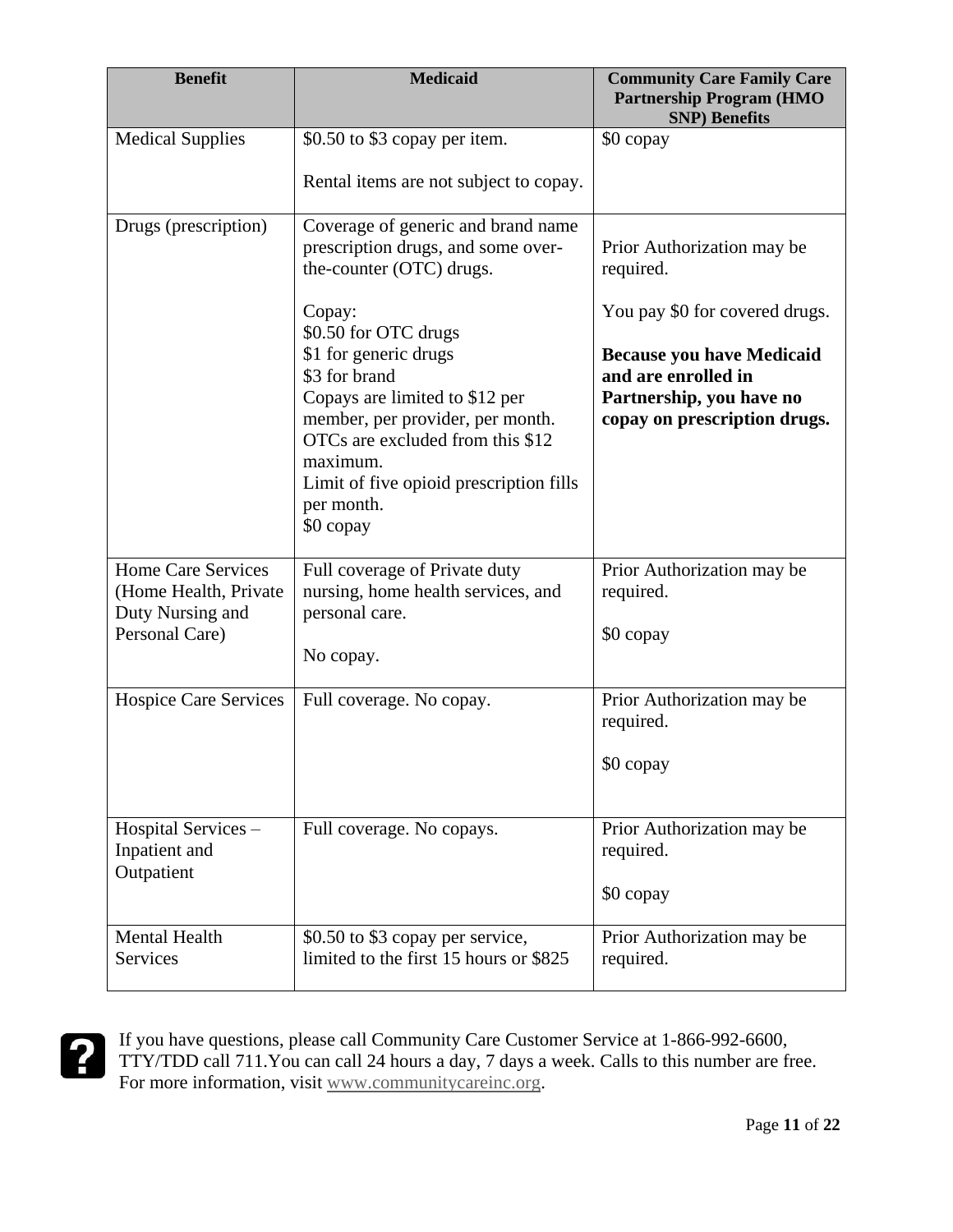| <b>Benefit</b>                                              | <b>Medicaid</b>                                                                                           | <b>Community Care Family Care</b><br><b>Partnership Program (HMO)</b><br><b>SNP)</b> Benefits |
|-------------------------------------------------------------|-----------------------------------------------------------------------------------------------------------|-----------------------------------------------------------------------------------------------|
|                                                             | of services, whichever comes first,<br>provided per calendar year.                                        | \$0 copay                                                                                     |
|                                                             | Copays are not required when<br>services are provided in a hospital<br>setting.                           |                                                                                               |
| <b>Nursing Home</b><br><b>Services</b>                      | Full Coverage.                                                                                            | Prior Authorization may be<br>required.                                                       |
|                                                             | \$0 copay                                                                                                 | Members are required to pay<br>nursing home patient liability.                                |
| Physician Services<br>(May include:<br>Physician            | Full coverage, including laboratory<br>and radiology.                                                     | Prior Authorization may be<br>required.                                                       |
| <b>Assistants</b><br>Nurse<br>Practitioners                 | \$0.50 to \$3 copay per service limited<br>to \$30 per provider per calendar year.                        | \$0 copay                                                                                     |
| <b>Rural Health</b><br>Clinics)                             | (No copay for emergency services,<br>preventive services, anesthesia or<br>clozapine management.)         |                                                                                               |
| <b>Podiatry Services</b>                                    | Full coverage $-$ \$0.50 to \$3 copay<br>per service; limited to \$30 per<br>provider per calendar year.  | Prior Authorization may be<br>required.                                                       |
|                                                             |                                                                                                           | \$0 copay                                                                                     |
| Respiratory Care for<br>Ventilator - Assisted<br>Recipients | Full Coverage.                                                                                            | Prior Authorization may be<br>required.                                                       |
|                                                             | \$0 copay                                                                                                 | \$0 copay                                                                                     |
| Transportation-<br>Ambulance,<br><b>Specialized Medical</b> | Full coverage of emergency and non-<br>emergency transportation to and<br>from a certified provider for a | Prior Authorization may be<br>required.                                                       |
| Vehicle (SMV),<br><b>Common Carrier</b>                     | covered service.                                                                                          | \$0 copay                                                                                     |
|                                                             | \$2 copay for non-emergency<br>ambulance trips                                                            |                                                                                               |

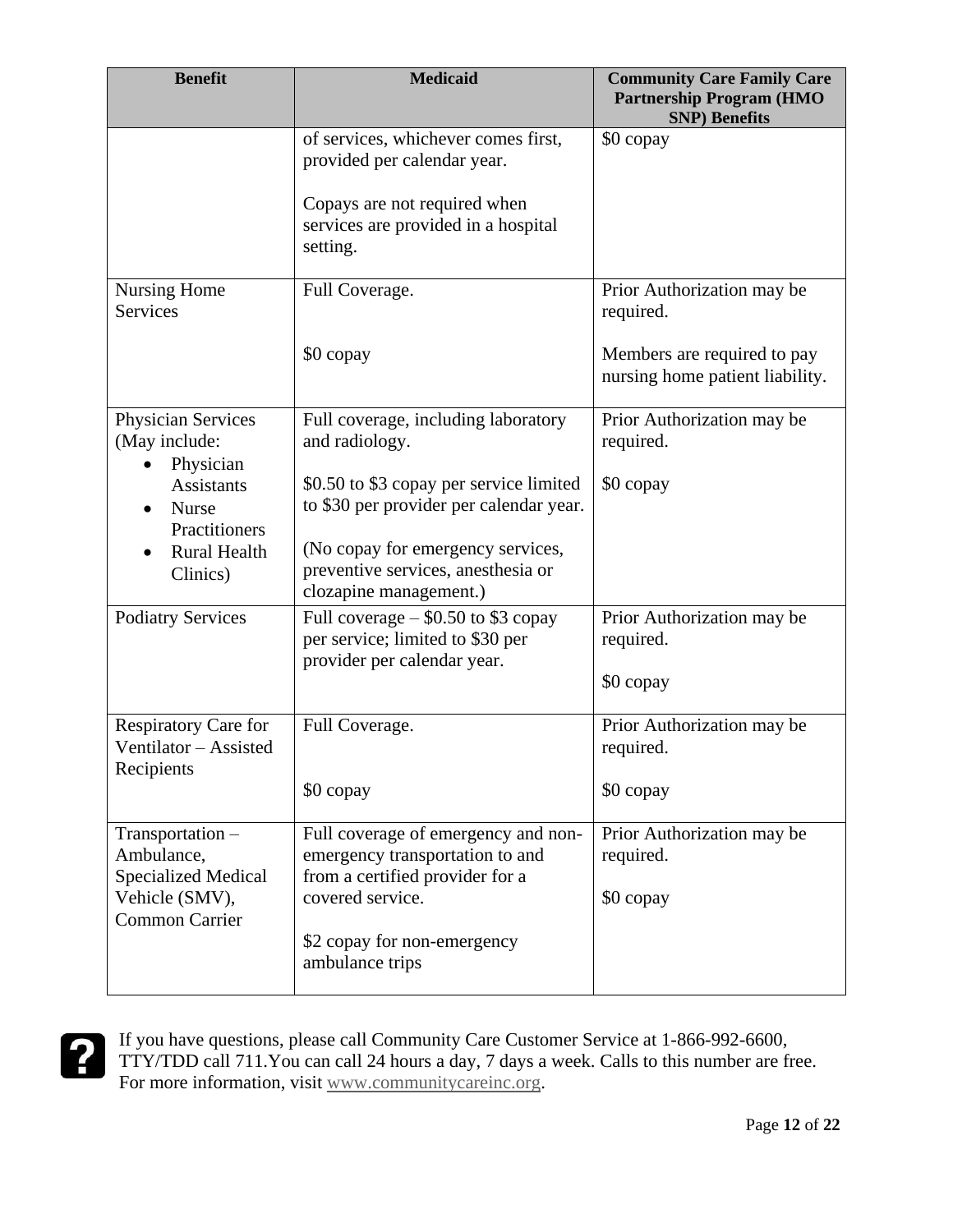| <b>Benefit</b>                                                | <b>Medicaid</b>                                                                                                                                                                 | <b>Community Care Family Care</b><br><b>Partnership Program (HMO)</b><br><b>SNP)</b> Benefits |
|---------------------------------------------------------------|---------------------------------------------------------------------------------------------------------------------------------------------------------------------------------|-----------------------------------------------------------------------------------------------|
|                                                               | \$1 copay per trip for transportation<br>by Specialized Medical Vehicle<br>(SMV)                                                                                                |                                                                                               |
|                                                               | No copay for transportation by<br>common carrier or emergency<br>ambulance                                                                                                      |                                                                                               |
| Therapy – Physical<br>Therapy,<br><b>Occupational Therapy</b> | Full coverage -\$0.50 to \$3 copay per<br>service.                                                                                                                              | Prior Authorization may be<br>required.                                                       |
| and Speech and<br><b>Language Pathology</b>                   | Copay obligation limited to the first<br>30 hours or \$1500, whichever occurs<br>first, during one calendar year (copay<br>limits calculated separately for each<br>discipline) | \$0 copay                                                                                     |
| <b>Vision Care Services</b>                                   | Full coverage including eyeglasses -<br>\$0.50 to \$3 copay per service.                                                                                                        | Prior Authorization may be<br>required.<br>\$0 copay                                          |

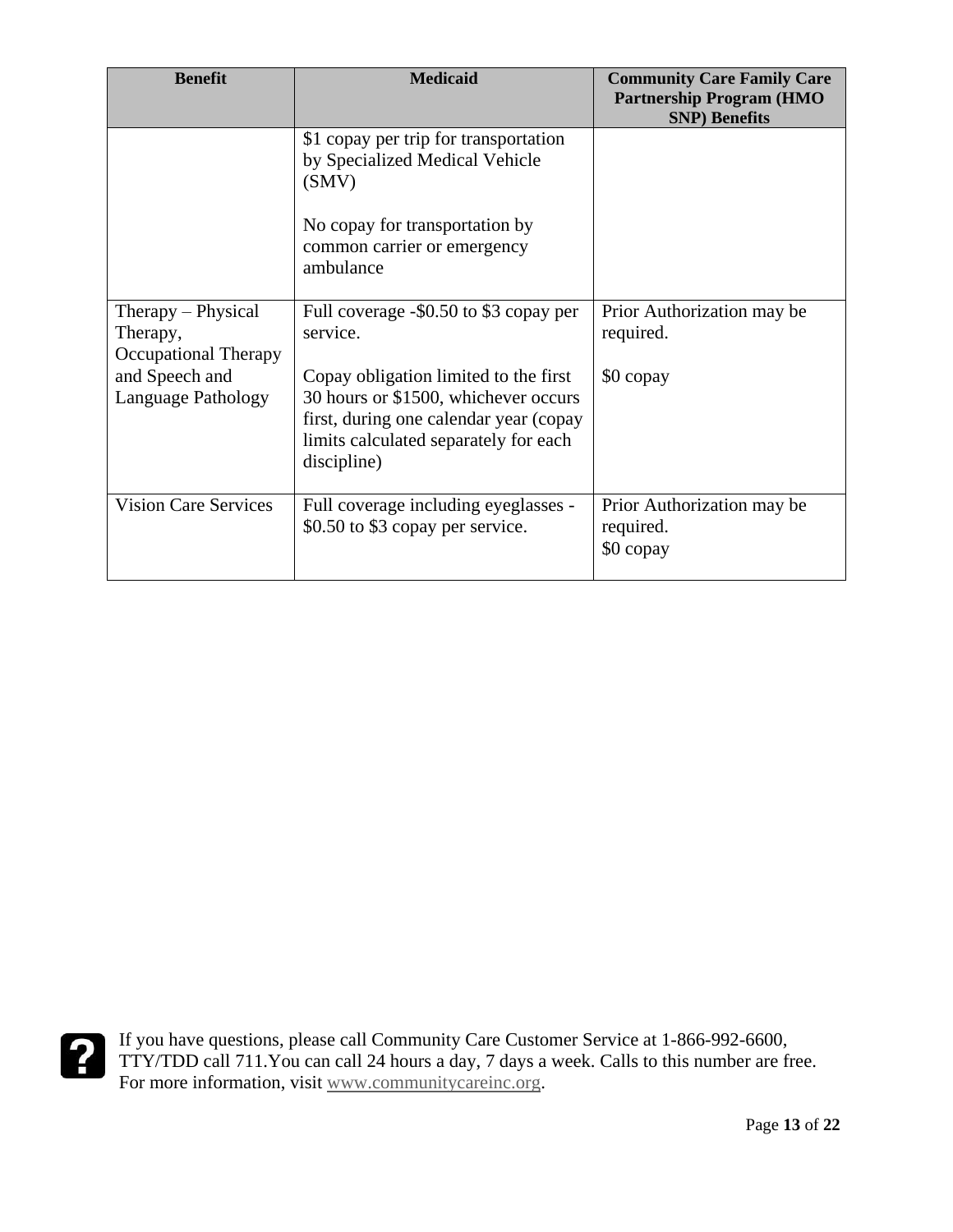# **MEDICAID LONG-TERM CARE SERVICES**

All members of Partnership are also eligible to receive the long-term care benefits which are covered by Medicaid and listed in the chart below. All of the services in the Partnership benefit package must be prior approved by your care team.

| <b>Premiums and</b><br><b>Benefits</b>                                            | <b>Community Care Family Care</b><br><b>Partnership Program (HMO SNP)</b> | What you should know                                 |
|-----------------------------------------------------------------------------------|---------------------------------------------------------------------------|------------------------------------------------------|
| <b>Adaptive Aids</b>                                                              | Covered                                                                   | Prior Authorization may be                           |
| (general and vehicle)                                                             |                                                                           | required.                                            |
|                                                                                   |                                                                           | \$0 copay                                            |
| <b>Adult Day Care</b>                                                             | Covered                                                                   | Prior Authorization may be<br>required.              |
|                                                                                   |                                                                           | \$0 copay                                            |
| Assistive Technology/<br><b>Communication Aids</b>                                | Covered                                                                   | Prior Authorization may be<br>required.              |
|                                                                                   |                                                                           | \$0 copay                                            |
| Care/ Case<br>Management<br>(including<br><b>Assessment and Case</b><br>Planning) | Covered                                                                   | \$0 copay                                            |
| <b>Consultative Clinical</b><br>and Therapeutic<br>Services for<br>Caregivers     | Covered                                                                   | Prior Authorization may be<br>required.<br>\$0 copay |
| <b>Consumer Education</b><br>and Training                                         | Covered                                                                   | Prior Authorization may be<br>required.<br>\$0 copay |
| Counseling and<br>Therapeutic<br><b>Resources</b>                                 | Covered                                                                   | Prior Authorization may be<br>required.<br>\$0 copay |
| Environmental<br>Accessibility<br><b>Adaptations</b> (Home                        | Covered                                                                   | Prior Authorization may be<br>required.              |

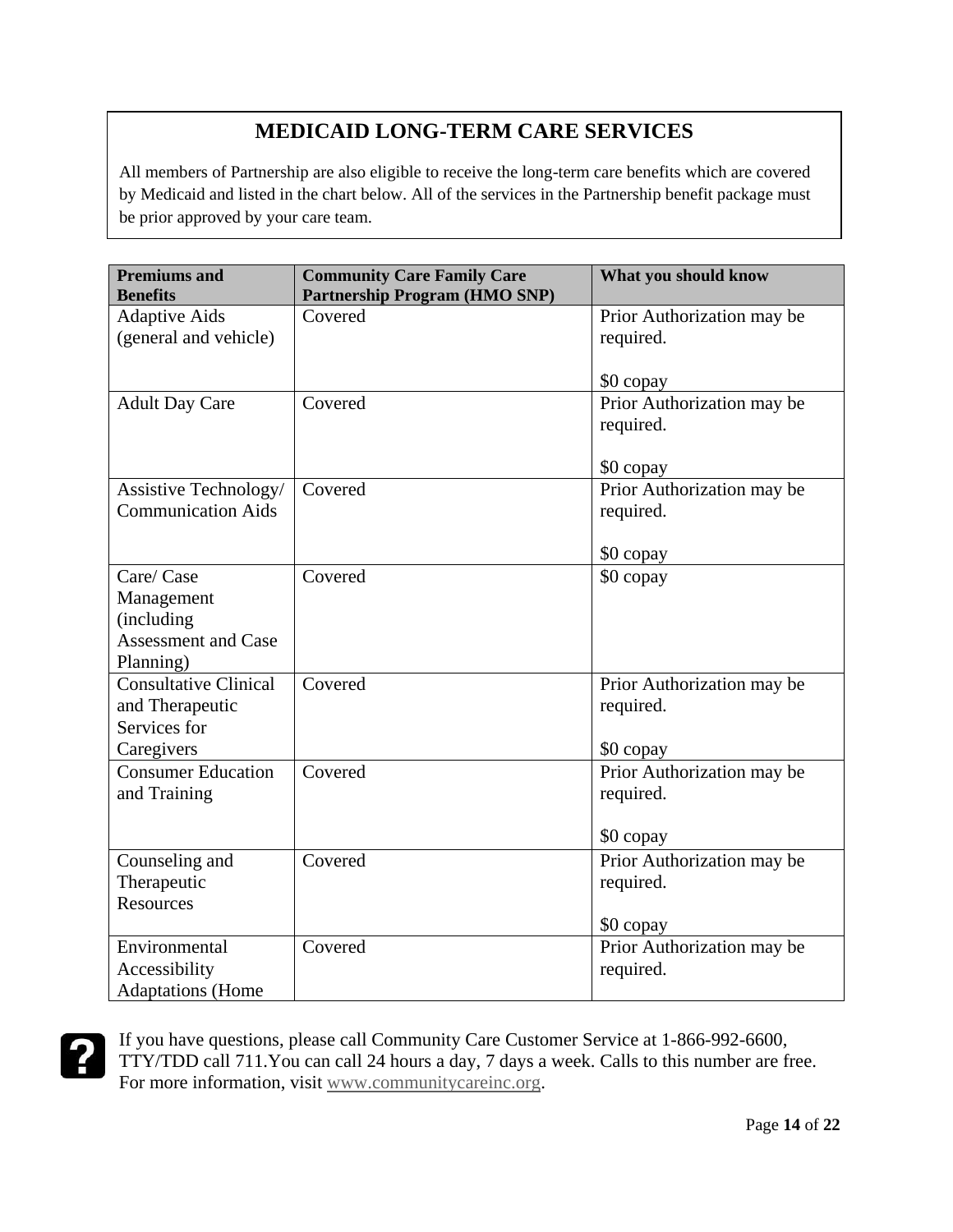| <b>Premiums and</b><br><b>Benefits</b>                                                                                                                                                                            | <b>Community Care Family Care</b><br><b>Partnership Program (HMO SNP)</b> | What you should know                                                                                          |
|-------------------------------------------------------------------------------------------------------------------------------------------------------------------------------------------------------------------|---------------------------------------------------------------------------|---------------------------------------------------------------------------------------------------------------|
| Modifications)                                                                                                                                                                                                    |                                                                           | \$0 copay                                                                                                     |
| Financial<br><b>Management Services</b>                                                                                                                                                                           | Covered                                                                   | Prior Authorization may be<br>required.                                                                       |
|                                                                                                                                                                                                                   |                                                                           | \$0 copay                                                                                                     |
| <b>Habilitation Services</b><br>Daily Living<br>٠<br><b>Skills Training</b><br>Day<br>$\bullet$<br>Habilitation<br>Services                                                                                       | Covered                                                                   | Prior Authorization may be<br>required.<br>\$0 copay                                                          |
| <b>Housing Counseling</b>                                                                                                                                                                                         | Covered                                                                   | Prior Authorization may be<br>required.<br>\$0 copay                                                          |
| Meals - Home<br>Delivered                                                                                                                                                                                         | Covered                                                                   | Prior Authorization may be<br>required.<br>\$0 copay                                                          |
| <b>Personal Emergency</b><br><b>Response System</b><br><b>Services</b>                                                                                                                                            | Covered                                                                   | Prior Authorization may be<br>required.<br>\$0 copay                                                          |
| Prevocational<br><b>Services</b>                                                                                                                                                                                  | Covered                                                                   | Prior Authorization may be<br>required.<br>\$0 copay                                                          |
| <b>Relocation Services</b>                                                                                                                                                                                        | Covered                                                                   | Prior Authorization may be<br>required.<br>\$0 copay                                                          |
| <b>Residential Services:</b><br><b>Residential Care</b><br>Apartment<br>Complex (RCAC)<br><b>Community Based</b><br>$\bullet$<br>Residential<br>Facility (CBRF)<br><b>Adult Family</b><br>$\bullet$<br>Home (AFH) | Covered                                                                   | Prior Authorization may be<br>required.<br>\$0 copay*<br>*Members are required to pay<br>Room and Board costs |

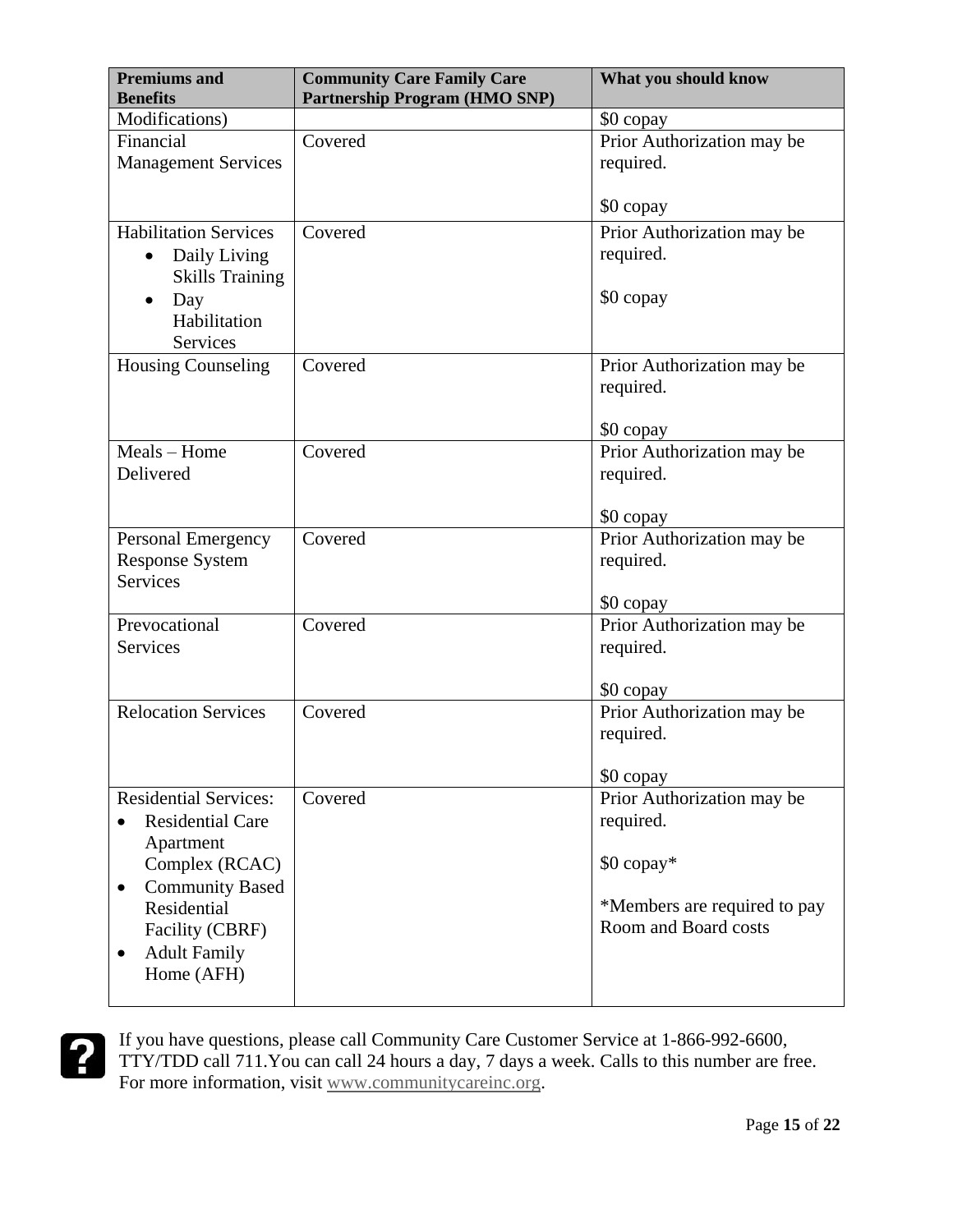| <b>Premiums and</b>        | <b>Community Care Family Care</b>    | What you should know       |
|----------------------------|--------------------------------------|----------------------------|
| <b>Benefits</b>            | <b>Partnership Program (HMO SNP)</b> |                            |
| Respite Care (for          | Covered                              | Prior Authorization may be |
| caregivers and             |                                      | required.                  |
| members in non-            |                                      |                            |
| institutional and          |                                      | \$0 copay                  |
| institutional settings)    |                                      |                            |
| <b>Skilled Nursing</b>     | Covered                              | Prior Authorization may be |
| <b>Services</b>            |                                      | required.                  |
|                            |                                      |                            |
|                            |                                      | \$0 copay                  |
| <b>Specialized Medical</b> | Covered                              | Prior Authorization may be |
| Equipment and              |                                      | required.                  |
| Supplies                   |                                      |                            |
|                            |                                      | \$0 copay                  |
| <b>Support Broker</b>      | Covered                              | Prior Authorization may be |
|                            |                                      | required.                  |
|                            |                                      |                            |
|                            |                                      | \$0 copay                  |
| Supported                  | Covered                              | Prior Authorization may be |
| Employment                 |                                      | required.                  |
|                            |                                      |                            |
|                            |                                      | \$0 copay                  |
| <b>Supportive Home</b>     | Covered                              | Prior Authorization may be |
| Care                       |                                      | required.                  |
|                            |                                      |                            |
|                            |                                      | \$0 copay                  |
| Training Services for      | Covered                              | Prior Authorization may be |
| <b>Unpaid Caregivers</b>   |                                      | required.                  |
|                            |                                      |                            |
|                            |                                      | \$0 copay                  |
| Transportation             | Covered                              | Prior Authorization may be |
| (Specialized               |                                      | required.                  |
| Transportation)            |                                      |                            |
|                            |                                      | \$0 copay                  |
| <b>Vocational Futures</b>  | Covered                              | Prior Authorization may be |
| Planning                   |                                      | required.                  |
|                            |                                      |                            |
|                            |                                      | \$0 copay                  |

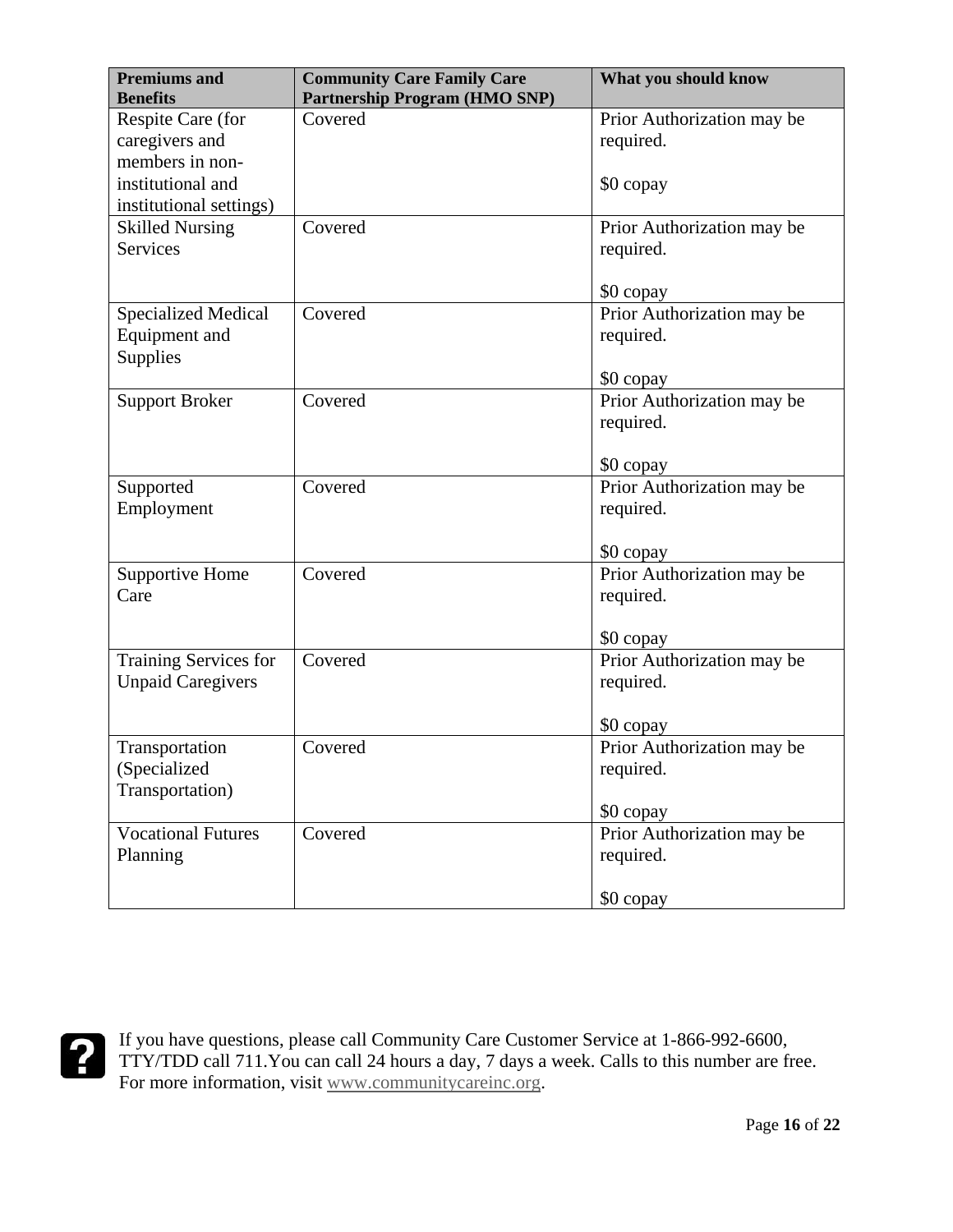Community Care is a fully integrated Medicare and Medicaid health and long-term care program for the frail elderly and adults with physical or developmental disabilities. Members receive all Medicaid and Medicare benefits through the Partnership model of care, which includes but is not limited to:

- combined Medicaid and Medicare eligibility and enrollment procedures;
- member participation in care planning;
- member and team cooperation in managing care;
- quality management; and
- help with grievances and appeals.

#### **Because you are a member of this Partnership program, your Medicare deductible and coinsurance amounts are paid on your behalf.**

Community Care, a Medicare Advantage Special Needs Plan, is a different kind of health plan, providing your health care services in a personal way. We work with you and your family to give the kind of care you need and want. We want you to stay independent and will encourage you to do as much for yourself as possible. We help you to make informed health choices.

Your health care is planned with you and your family or significant others by a special group of people working with you. An Interdisciplinary Team (Team) works with you to identify your goals (outcomes), and develops a Plan to support achievement of these outcomes. As a member of Community Care, you may be responsible for a monthly cost share. This amount is determined by your county Income Maintenance Agency and **must be paid** to keep your eligibility for Medicaid. Community Care will bill you for the cost share each month. (The federal government refers to this as the "post-eligibility treatment of income.").

If you reside in substitute care, you **must also pay** for room and board. Community Care will bill you for the room and board each month.

Providers may not bill you for covered benefits that were authorized by Community Care and received while you were enrolled in our plan. Providers may bill you for non-covered services that you have agreed to pay.

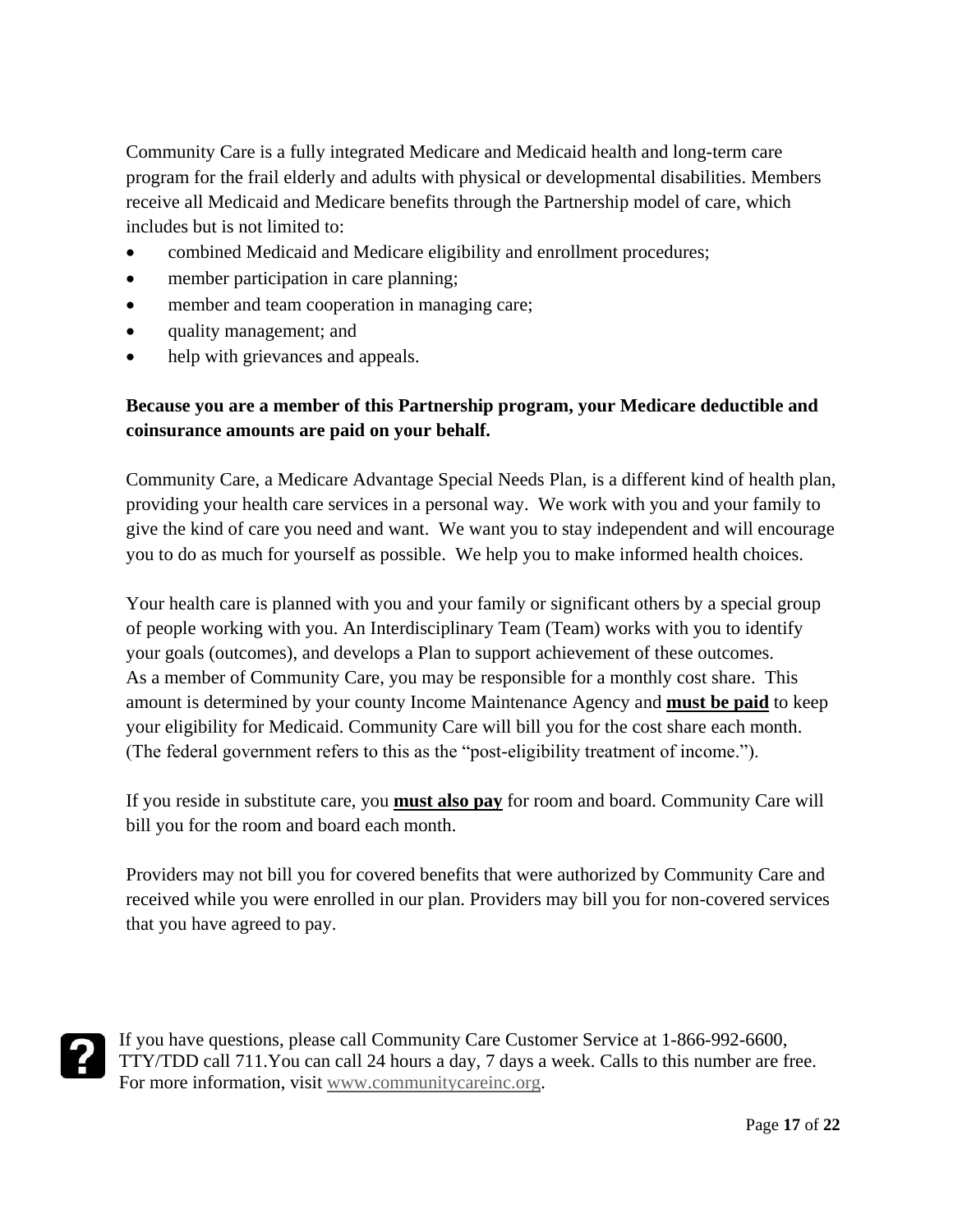Please remember that **you must** contact the ADRC in your county to enroll or disenroll. That is the only way to enroll or disenroll in Community Care's Partnership Program.

Contact your local Aging and Disability Resource Center (ADRC) to find out if you are eligible to join and to enroll.

You can contact the ADRC for your county of residence as listed below.

| <b>Calumet County ADRC</b>        | 920-849-1451 | TTY Call the Wisconsin Relay System at 711 |
|-----------------------------------|--------------|--------------------------------------------|
| Kenosha County ADRC               | 262-605-6646 | TTY Call the Wisconsin Relay System at 711 |
| Milwaukee County ARC <sup>1</sup> | 414-286-6874 | TTY 414-289-8591                           |
| Milwaukee County DRC <sup>2</sup> | 414-289-6660 | TTY 414-289-8559                           |
| <b>Racine County ADRC</b>         | 262-638-6800 | TTY Call the Wisconsin Relay System at 711 |
| <b>Outagamie County ADRC</b>      | 920-832-5178 | TTY call the Wisconsin Relay System at 711 |
| <b>Ozaukee County ADRC</b>        | 262-284-8120 | TTY call the Wisconsin Relay System at 711 |
| <b>Washington County ADRC</b>     | 262-335-4497 | TTY call the Wisconsin Relay System at 711 |
| <b>Waukesha County ADRC</b>       | 262-548-7848 | TTY call the Wisconsin Relay System at 711 |
| <b>Waupaca County ADRC</b>        | 715-258-6400 | TTY call the Wisconsin Relay System at 711 |

<sup>1</sup> For individuals age 60 and older

<sup>2</sup> For individuals under age

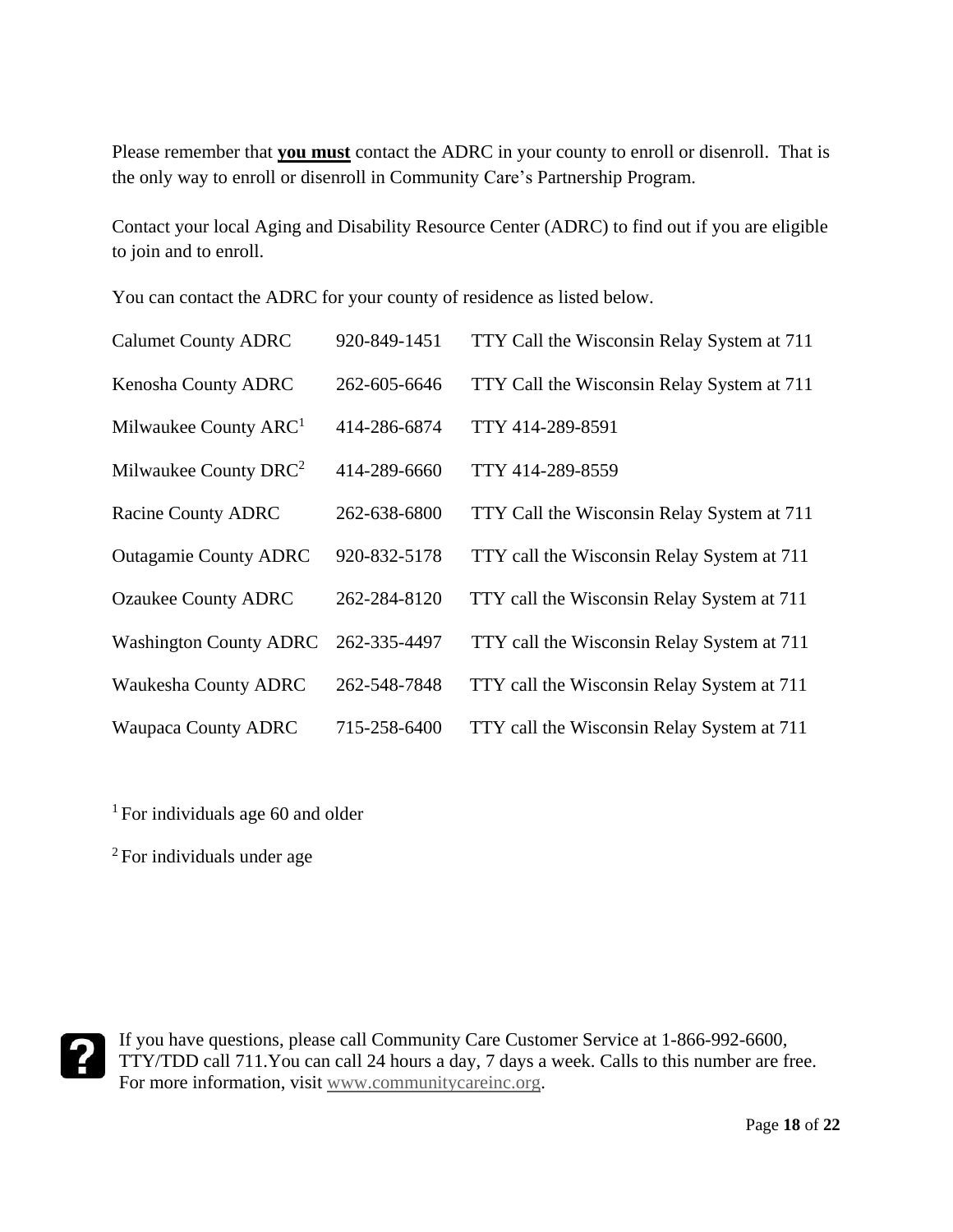### **English**

ATTENTION: If you speak English, language assistance services are available to you free of charge. Call 1-866-992-6600 (TTY: 711).

## **Spanish**

ATENCIÓN: Si habla español, los servicios de asistencia de idiomas están disponibles sin cargo, llame al 1-866-992-6600 (TTY: 711).

#### **Hmong**

CEEB TOOM: Yog koj hais lus Hmoob, kev pab rau lwm yam lus muaj rau koj dawb xwb. Hu 1-866-992-6600 (TTY:711).

#### **Chinese**

注意: 如果您说中文, 您可获得免费的语言协助服务。请致电 1-866-992-6600 (TTY 文字电话: 711).

#### **Serbo-Croatian**

PAŽNJA: Ako govorite srpsko-hrvatski imate pravo na besplatnu jezičnu pomoć. Nazovite 1-866-992-6600 (telefon za gluhe: 711).

#### **Arabic**

تنبيه: إذا كنتم تتحدثون العربية، تتوفر لكم مساعدة لغوية مجانية. اتصلوا بالرقم 711 .)هاتف نصي: 1-866-992-6600-)

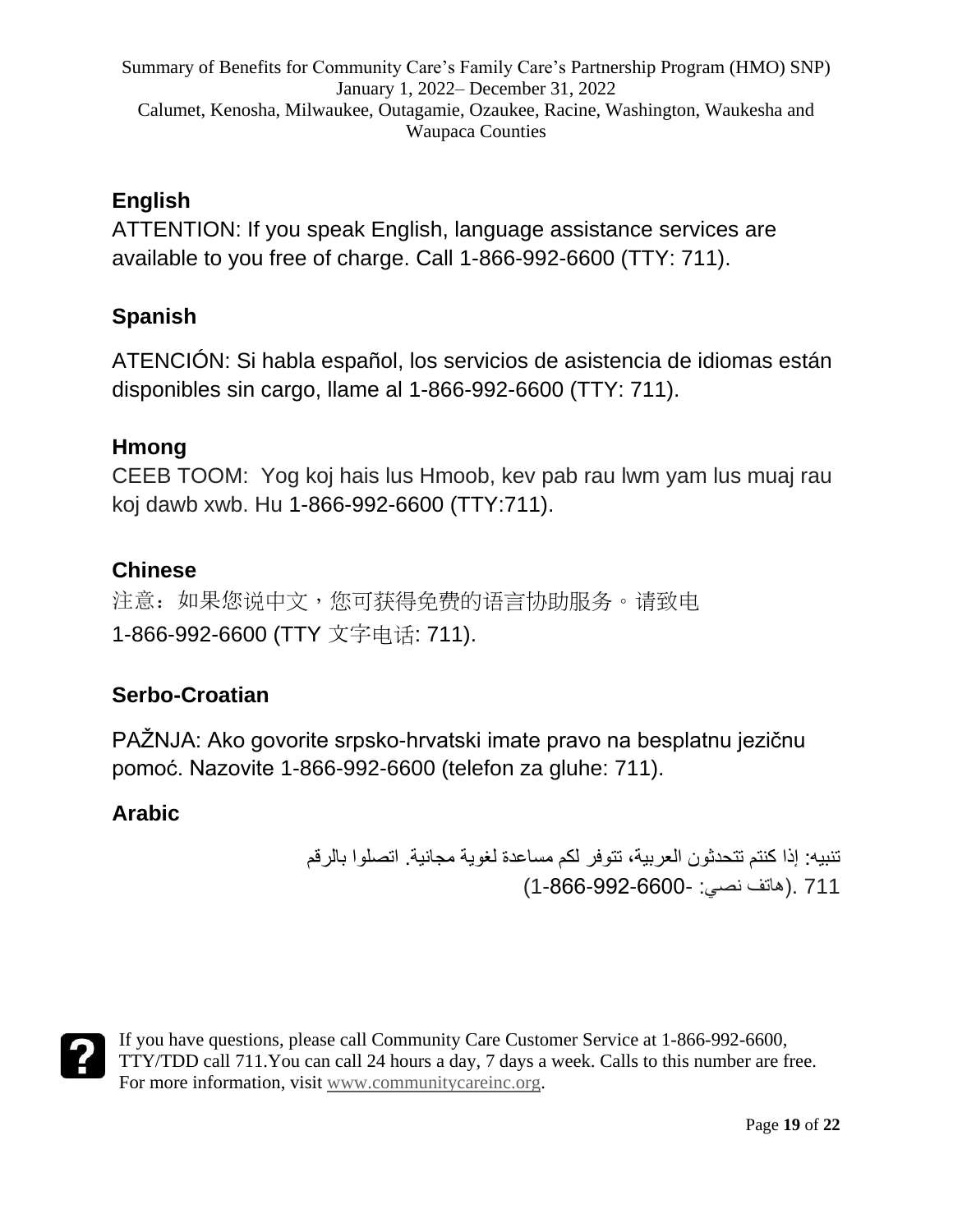# Community Care:

- Provides free aids and services to people with disabilities to communicate effectively with us, such as:
	- o Qualified sign language interpreters
	- o Written information in other formats (large print, audio, accessible electronic formats, other formats)
- Provides free language services to people whose primary language is not English, such as:
	- o Qualified interpreters
	- o Information written in other languages

If you need these services, contact your care team toll free at 1- 866-992-6600.

> For more information, please call us at the phone number below or visit us at [www.communitycareinc.org.](http://www.communitycareinc.org/)

Toll free: 1-866-992-6600, TTY users should call 711.

You can call us 24 hours a day, 7 days a week.

You can see our plan's provider directory on our website at www.communitycareinc.org.

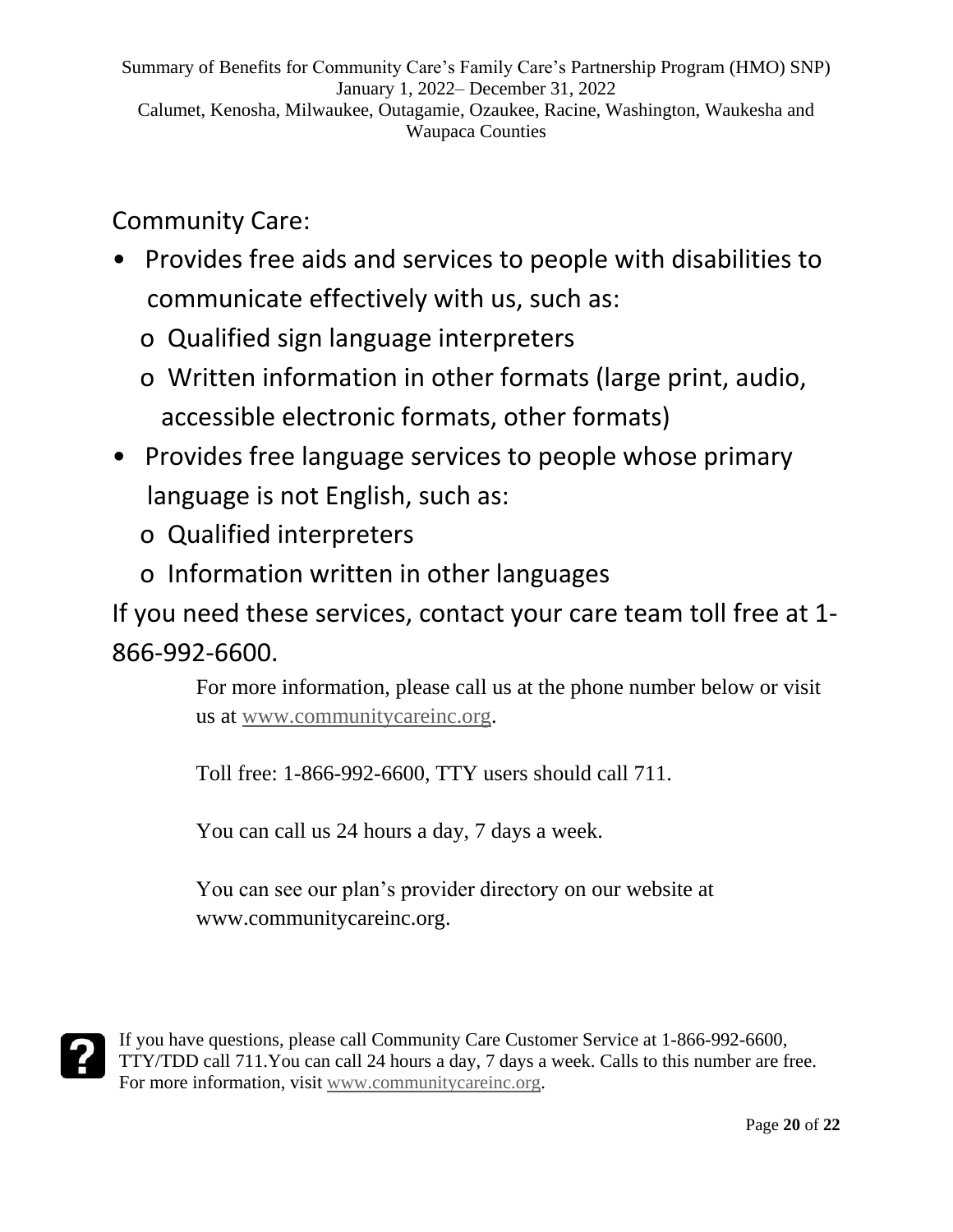> We cover Part D drugs. In addition, we cover Part B drugs such as chemotherapy and some drugs administered by your provider.

You can see the complete plan formulary (list of Part D prescription drugs) and any restrictions on our website at [www.communitycareinc.org.](http://www.communitycareinc.org/)

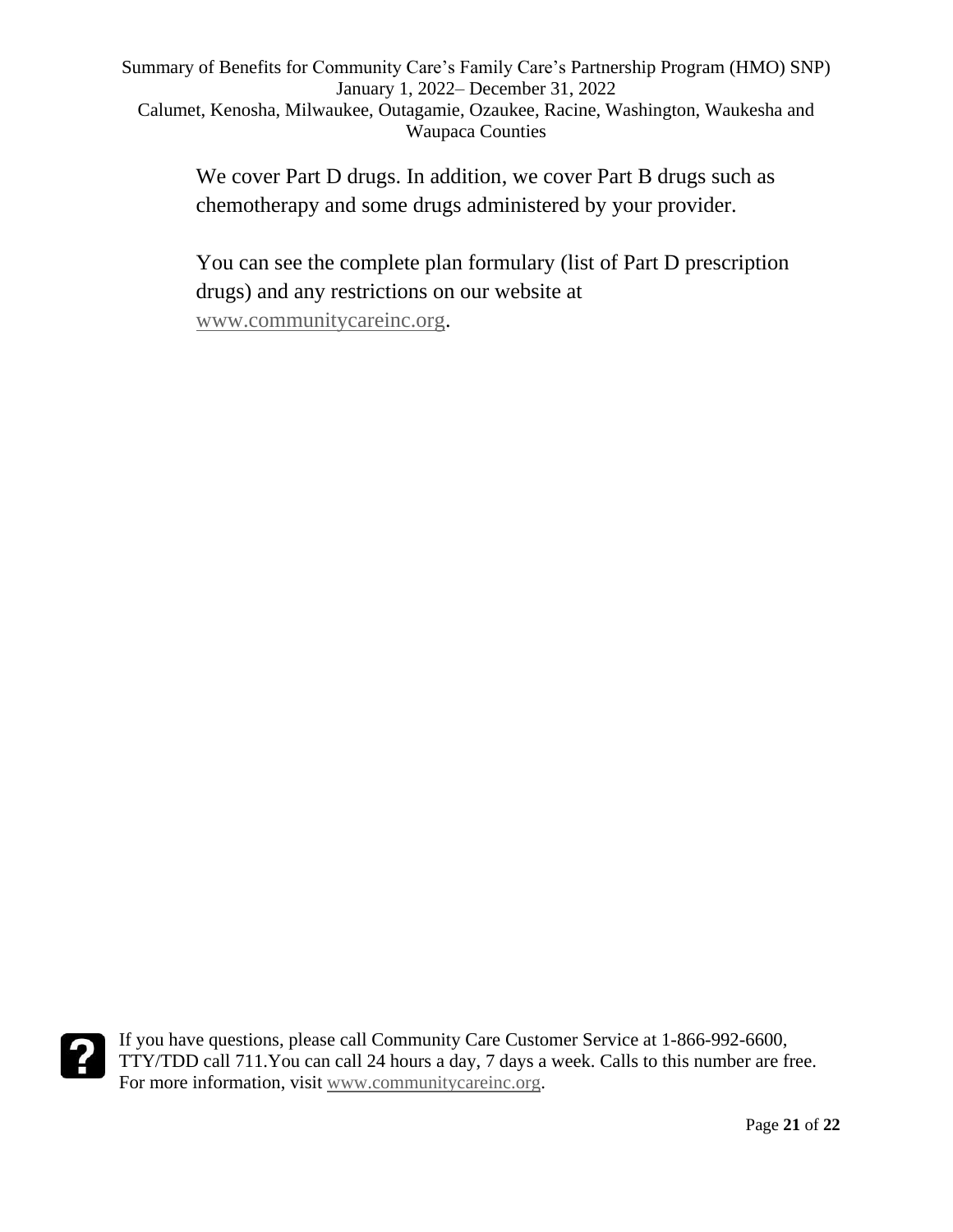#### **Pre-Enrollment Checklist**

Before making an enrollment decision, it is important that you fully understand our benefits and rules. If you have any questions, you can call and speak to a customer service representative at 1-866-992-6600, TTY call 711.

#### **Understanding the Benefits**

Review the full list of benefits found in the Evidence of Coverage (EOC), especially for those services that you routinely see a doctor. Visit [www.communitycare](http://www.communitycare/) inc.org or call 1-966-992-6600, TTY call 711, to view a copy of the EOC.



Review the provider directory (or ask your doctor) to make sure the doctors you see now are in the network. If they are not listed, it means you will likely have to select a new doctor.

Review the pharmacy directory to make sure the pharmacy you use for any prescription medicines is in the network. If the pharmacy is not listed, you will likely have to select a new pharmacy for your prescriptions.

#### **Understanding Important Rules**

You must continue to pay your Medicare Part B premium (unless your Part B premium is paid for you by Medicaid or another third party). This premium is normally taken out of your Social Security check each month.

Benefits, premiums and/or copayments/co-insurance may change on January 1, 2022.

Except in emergency or urgent situations, we do not cover services by out-of-network providers (doctors who are not listed in the provider directory). If you are an Indian member, you are permitted to obtain covered services from out-of-network Indian health care providers.

This plan is a dual eligible special needs plan (D-SNP). Your ability to enroll will be based on verification that you are entitled to both Medicare and medical assistance from a state plan under Medicaid. To be eligible for our plan you must be enrolled in the Partnership program, which is a Full Medicaid Benefit Program in Wisconsin.